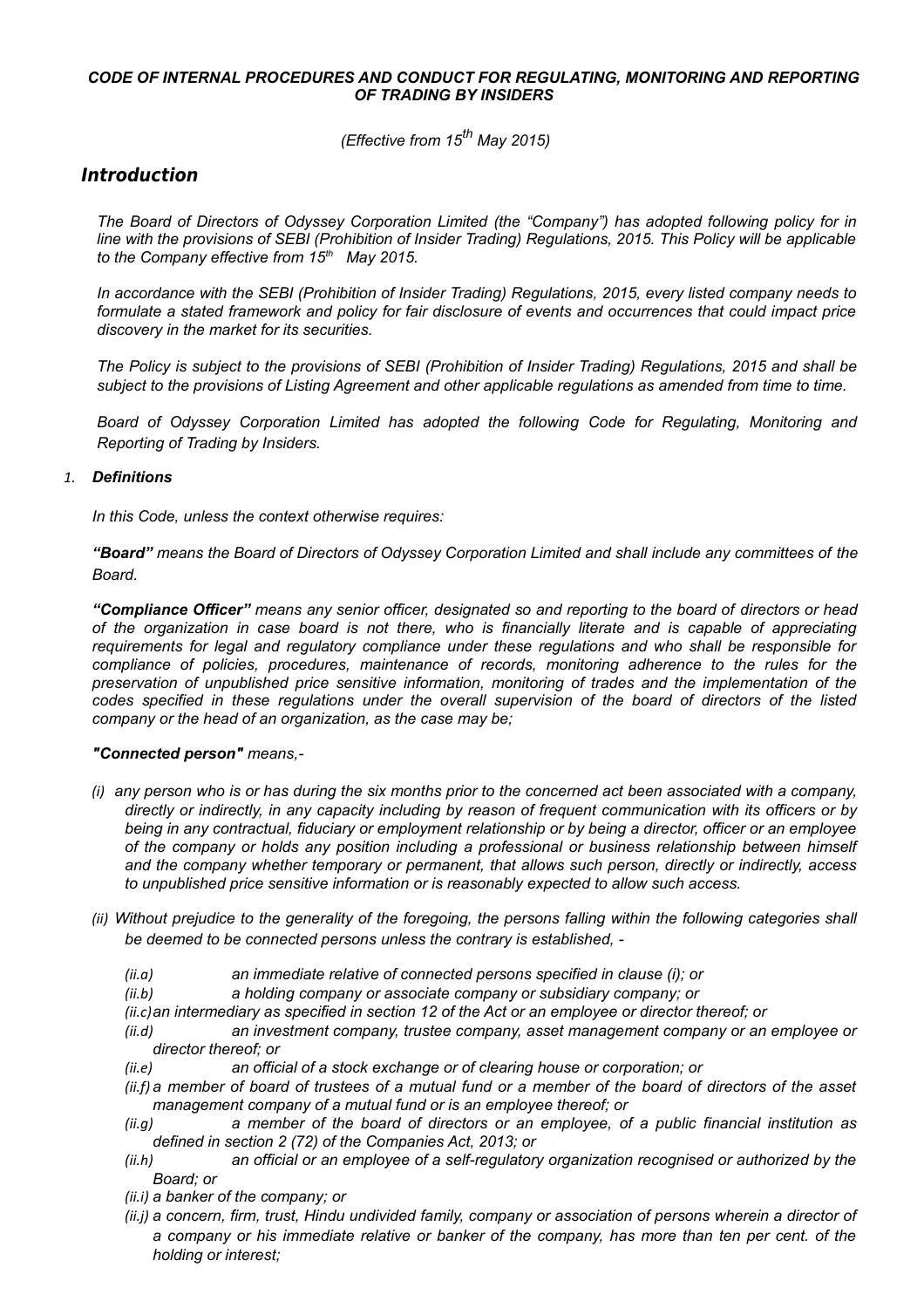*"Dealing in Securities" means an act of subscribing to, buying, selling or agreeing to subscribe to, buy, sell or deal in the securities of the Company either as principal or agent. "Designated Employee" means shall include:*

*officers in the top three tiers of the Company management as may be identified by the Compliance Officer in consultation with the Managing Director of the Company;*

- *(i) every employee in the finance, accounts, secretarial and legal department as may be determined and informed by the Compliance Officer; and*
- *(ii) any other employee(s), as may be designated from time to time, for the purpose of this Code, by the Compliance Officer in consultation with the Managing Director of the Company.*

*"Director" means a member of the Board of Directors of the Company.*

*" Employee " mean s e very employee o f the Company including t he Directors in the employment of the Company.*

*"Generally available Information" means information that is accessible to the public on a non-discriminatory basis.*

*"Immediate Relative" means a spouse of a person, and includes parent, sibling, and child of such person or of the spouse, any of whom is either dependent financially on such person, or consults such person in taking decisions relating to trading in securities*

*"Insider" means any person who,*

- *(i) a connected person; or* 
	- *(ii) in possession of or having access to unpublished price sensitive information.*

*"Key Managerial Person" means person as defined in Section 2(51) of the Companies Act, 2013*

*"Promoter" shall have the meaning assigned to it under the Securities and Exchange Board of India (Issue of Capital and Disclosure Requirements) Regulations, 2009 or any modification thereof:*

*"Securities" shall have the meaning assigned to it under the Securities Contracts (Regulation) Act, 1956 (42 of 1956) or any modification thereof except units of a mutual fund;*

*"Takeover regulations" means the Securities and Exchange Board of India (Substantial Acquisition of Shares and Takeovers) Regulations, 2011 and any amendments thereto;*

*"Trading" means and includes subscribing, buying, selling, dealing, or agreeing to subscribe, buy, sell, deal in any securities, and "trade" shall be construed accordingly*

*"Trading Day" means a day on which the recognized stock exchanges are open for trading;*

*"Unpublished Price Sensitive Information" means: means any information, relating to a company or its securities, directly or indirectly, that is not generally available which upon becoming generally available, is likely to materially affect the price of the securities and shall, ordinarily including but not restricted to, information relating to the following:*

- *financial results;*
- *dividends;*
- *change in capital structure;*

 *mergers, de-mergers, acquisitions, delistings, disposals and expansion of business and such other transactions;* 

- *changes in key managerial personnel; and*
- *material events in accordance with the listing agreement*

*"Regulations" shall mean the Securities & Exchange Board of India (Prohibition of Insider Trading) Regulations, 2015 and any amendments thereto.*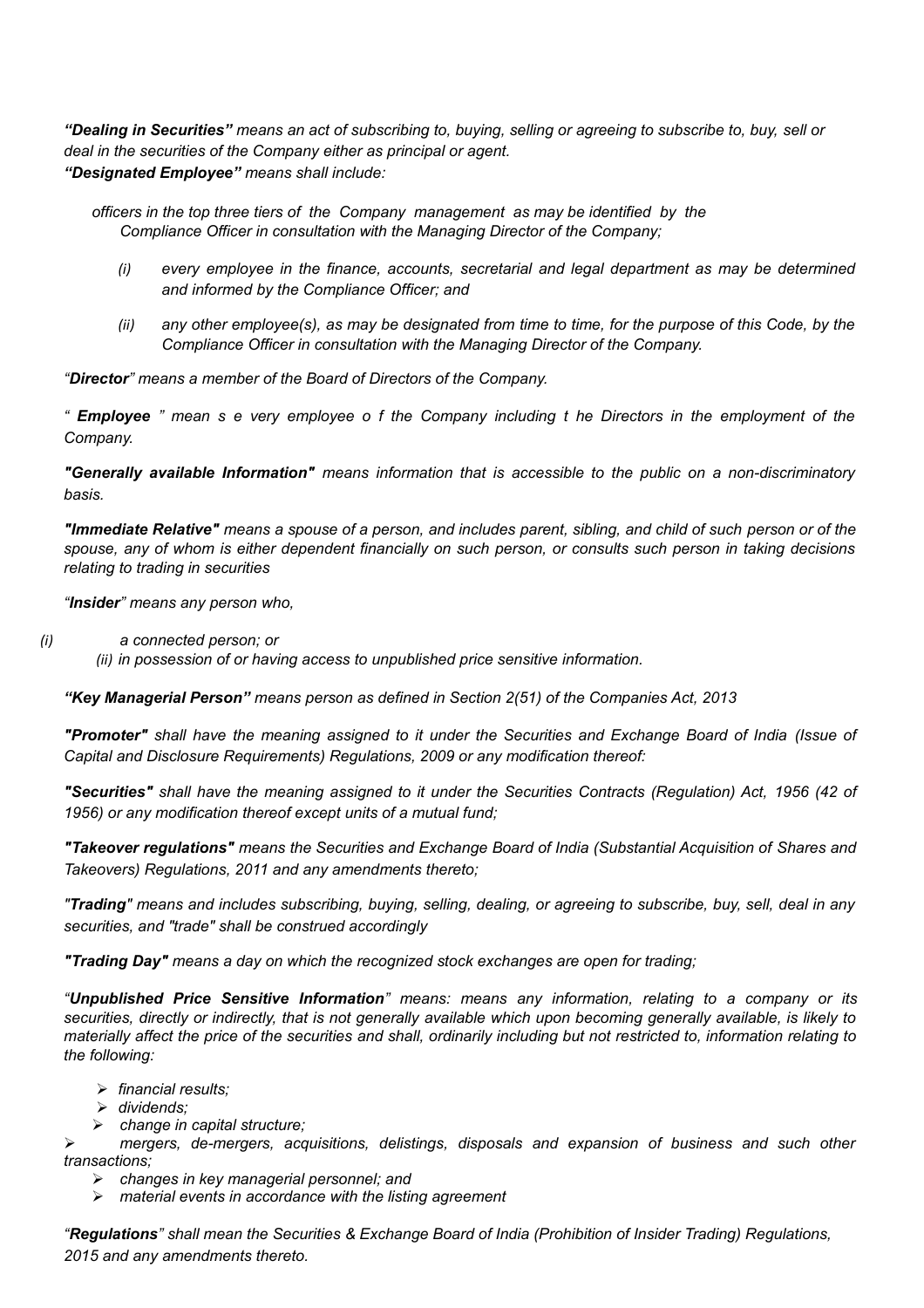*Words and expressions used and not defined in these regulations but defined in the Securities and Exchange Board of India Act, 1992 (15 of 1992), the Securities Contracts (Regulation) Act, 1956 (42 of 1956), the Depositories Act, 1996 (22 of 1996) or the Companies Act, 2013 (18 of 2013) and rules and regulations made thereunder shall have the meanings respectively assigned to them in those legislation.*

### *3. Compliance Officer*

- *3.1 The Company Secretary being Compliance officer shall report to the board of directors and in particular shall provide reports to the chairman of the Audit Committee or to the Chairman of the Board of Directors at frequency of 4(four) months \_\_\_\_\_\_\_\_\_\_\_\_\_\_.*
- *3.2 The Compliance Officer shall be responsible for setting forth procedures, monitoring adherence to the rules for the preservation of "Price Sensitive Information", pre-clearing of designated employees' and their immediate relatives, trades (directly or through respective department heads as decided by the company), monitoring of trades and the implementation of the code of conduct under the overall supervision of the Board of the company.*
- *3.3 The Compliance Officer shall maintain a record of the designated employees and any changes made in the list of designated employees.*

*The Compliance Officer shall assist all the employees in addressing any clarifications regarding the Securities and Exchange Board of India (Prohibition of Insider Trading) Regulations, 2015 and the Company's code of conduct.* 

### *4. Preservation of "Price Sensitive Information"*

- *4.1 All information shall be handled within the Company on a need-to-know basis and no unpublished price sensitive information shall be communicated to any person except in furtherance of the insider's legitimate purposes, performance of duties or discharge of his legal obligations.*
- *4.2 Unpublished price sensitive information may be communicated, provided, allowed access to or procured, in connection with a transaction which entails:* 
	- *(2.a) an obligation to make an open offer under the takeover regulation where the Board of Directors of the Company is of informed opinion that the proposed transaction is in the best interests of the Company; or*
	- *(2.b) not attracting the obligation to make an open offer under the takeover regulations but where the Board of Directors of the Company is of informed opinion that the proposed transaction is in the best interests of the Company and the information that constitute unpublished price sensitive information is disseminated to be made generally available at least two trading days prior to the proposed transaction being effected in such form as the Board of Directors may determine.*
- *4.3 Need to know basis*

*"need to know" basis means that Unpublished Price Sensitive Information should be disclosed only to those within the Company who need the information to discharge their duty and whose possession of such information will not give rise to a conflict of interest or appearance of misuse of the information* 

*4.4 Limited access to confidential information* 

*Files containing confidential information shall be kept secure. Computer files must have adequate security of login and pass word etc.*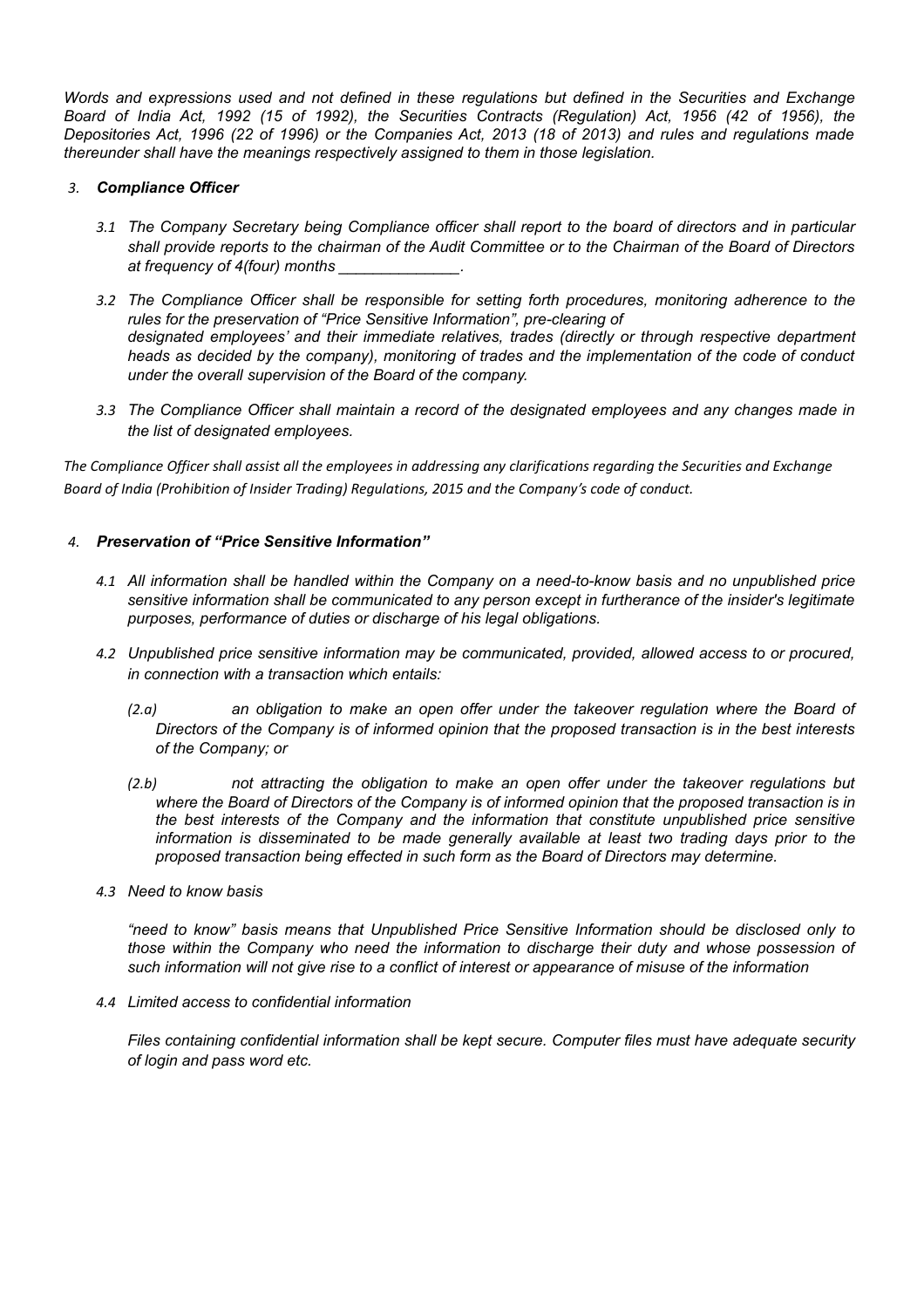### *5. Prevention of misuse of "Price Sensitive Information"*

*All Directors, employees and connected persons designated on the basis of their functional role ("designated persons") in the Company shall be governed by this internal code of conduct governing dealing in securities. The board of directors shall in consultation with the compliance officer specify the designated persons to be covered by such code on the basis of their role and function in the organization. Due regard shall be had to the access that such role and function would provide to unpublished price sensitive information in addition to seniority and professional designation.* 

### *5.1 TRADING PLAN*

*An insider shall be entitle to formulate a trading plan for dealing in securities of the Company and present it to the Compliance Officer for approval and public disclosure pursuant to which trades may be carried out on his behalf in accordance with such plan.* 

*Trading Plan shall:* 

- *(1.i) not entail commencement of trading on behalf of the insider earlier than six months from the public disclosure of the plan;*
- *(1.ii) not entail trading for the period between the twentieth trading day prior to the last day of any financial period for which results are required to be announced by the issuer of the securities and the second trading day after the disclosure of such financial results;*
- *(1.iii)entail trading for a period of not less than twelve months;*
- *(1.iv)not entail overlap of any period for which another trading plan is already in existence;*
- *(1.v) set out either the value of trades to be effected or the number of securities to be traded along with the nature of the trade and the intervals at, or dates on which such trades shall be effected; and*
- *(1.vi)not entail trading in securities for market abuse.*

*The Compliance Officer shall consider the Trading Plan made as above and shall approve it forthwith. However, he shall be entitled to take express undertakings as may be necessary to enable such assessment and to approve and monitor the implementation of the plan as per provisions of the Regulations.* 

*The Trading Plan once approved shall be irrevocable and the Insider shall mandatorily have to implement the plan, without being entitled to either deviate from it or to execute any trade in the securities outside the scope of the trading plan.* 

*However, the implementation of the trading plan shall not be commenced, if at the time of formulation of the plan, the Insider is in possession of any unpublished price sensitive information and the said information has not become generally available at the time of the commencement of implementation.*

*The commencement of the Plan shall be deferred until such unpublished price sensitive information becomes generally available information. Further, the Insider shall also not be allowed to deal in securities of the Company, if the date of trading in securities of the Company, as per the approved Trading Plan, coincides with the date of closure of Trading Window announced by the Compliance Officer.*

*Upon approval of the trading plan, the compliance officer shall notify the plan to the stock exchanges on which the securities are listed.*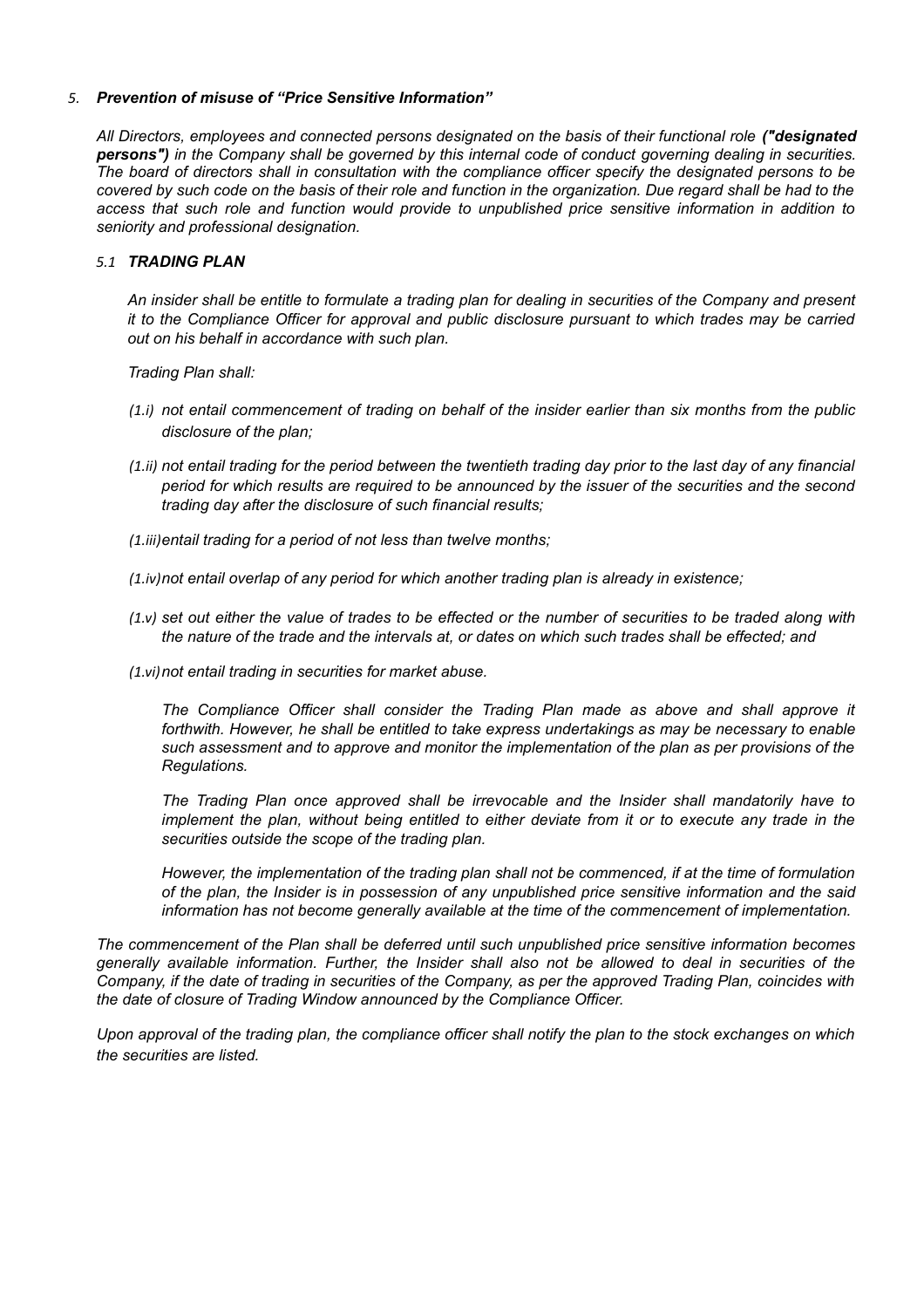*All designated persons and their immediate relatives shall be subject to trading restrictions as enumerated below:-*

### *5.2 Trading window*

- *5.2.1 The Company shall specify a trading period, to be called "Trading Window", for trading in the Company's securities. The trading window shall closed during the time the information referred to in para 4.2.3 is un-published.*
- *5.2.2 When the trading window is closed, the designated persons shall not trade in the Company's shares in such period.*
- *5.2.3 The trading window shall, inter alia, be closed during the time un published Price Sensitive information is unpublished :-*
- *5.2.4 The time for commencement of closing of trading window shall be decided by the Compliance Officer in consultation with the Managing Director of the Company.*
- *5.2.5 The Compliance Officer after taking into account various factors including the unpublished price sensitive information in question becoming generally available and being capable of assimilation by the market, which in any event shall not be earlier than forty-eight hours after the information becomes generally available, shall decide the timing for re-opening of the trading window.*
- *5.2.6 The trading window shall also be applicable to any person having contractual or fiduciary relation with the Company, such as auditors, accountancy firms, law firms, analysts, consultants etc., assisting or advising the Company.*
- *5.2.7 The time for re-opening of the trading window shall be determined by the compliance officer taking into account various factors including the un published price sensitive information in question becoming generally available and being capable of assimilation by market, which in any event shall not be earlier than 48 (forty-eight) hours after the information becomes generally available. The trading window shall also be applicable to any person having contractual or fiducioury reation with the company, such as auditors, accountancy firm, law, firms, analyst, consultants etc. assisting or advising the company.*
- *5.2.8 All designated persons and their immediate relatives shall conduct all their dealings in the shares of the Company only in a valid trading window and shall not deal in any transaction involving the purchase or sale of the Company's shares during the periods when trading window is closed, as referred to in para 4 .2.3 or during any other period as may be specified by the Company from time to time.*
- *5.2.9 In case of ESOPs, exercise of option may be allowed in the period when the trading window is closed. However, sale of shares allotted on exercise of ESOPs shall not be allowed when trading window is closed.*

#### *6. Pre clearance of trades*

*6.1 All designated persons and their immediate relatives who deal in more than 8,000 shares of the Company when trading window is opened get pre-clearance of the transactions as per the pre-dealing procedure as described hereunder. Pre-dealing approval shall be necessary only if the cumulative dealings (i.e. purchase and/or sale) in a series of transactions exceed 8,000 shares of the Company from the last disclosure of shareholding to the Compliance Officer. However, no designated person shall be entitled to apply for pre-clearance of any proposed trade if such designated person is in possession of unpublished price sensitive information even if the trading window is not closed and hence he shall not be allowed to trade.*

#### *The pre-dealing procedure shall be as hereunder.*

#### *6.2 Application in Form II*

 *An application shall be made in prescribed Form II notified by the Company in this regard to Compliance officer indicating the estimated numbers of shares that person or his/her immediate relative(s) intend to*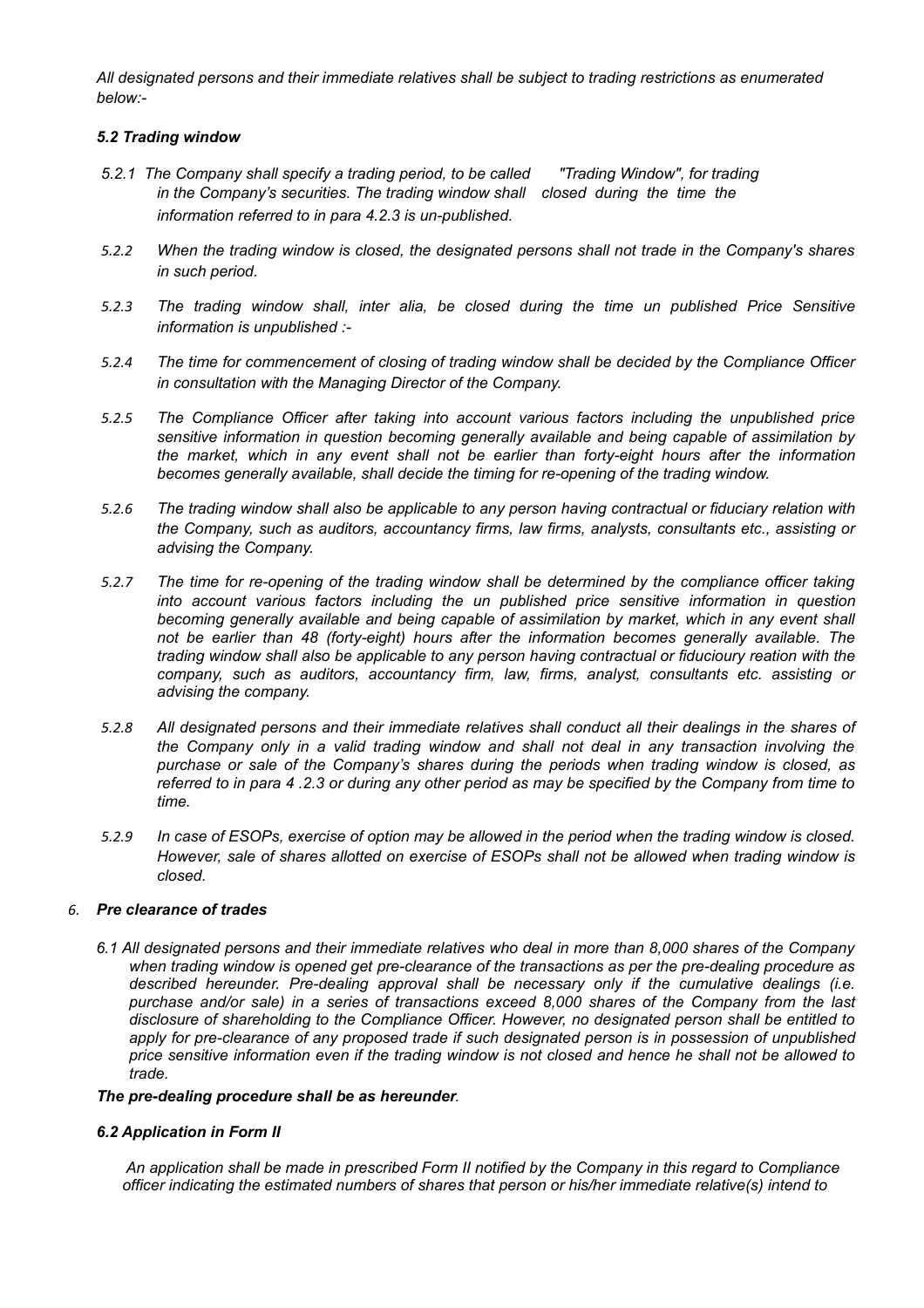*person or his/her immediate relative(s) intend to deal in, the details as to the depository with which he has a security account, the details as to the shares in such depository mode and such other details as may be required by any rule made by the Company in this behalf.*

## *6.3 Undertaking*

- *(a) An undertaking shall be executed in favour of the Company by such designated persons incorporating, inter alia, the following clauses, as may be applicable:*
- *(b)That the designated person does not have any access or has not received "Price Sensitive Information" up to the time of signing the undertaking.*
- *(c)That in case the designated person has access to or receives "Price Sensitive Information" after the signing of the undertaking but before the execution of the transaction he/she shall inform the Compliance officer of the change in his position and that he/she would completely refrain from dealing in the shares of the Company till the time such information becomes public.*
- *(d) That he/she has not contravened the code of conduct for prevention of insider trading as notified by the Company from time to time.*
- *(e)That he/she has made a full and true disclosure in the matter*

### *6.4 Approval*

- *(a) The Compliance Officer shall consider the application made as above and shall approve it forthwith preferably on the same working day but not later than the next working day unless he is of the opinion that grant of such an approval would result in a breach of the provisions of this Code, or the Regulations. Such approval/rejection would be conveyed through a hard copy,*
- *(c) The Compliance Officer shall confidentially maintain a list of such securities as a "restricted list" which shall be used as the basis for approving or rejecting applications for preclearance of trades.*
- *(d) The Compliance Officer shall also have regard to whether any declaration / undertaking given for preclearance is reasonably capable of being rendered inaccurate.*
- *(e) Every approval letter shall be issued in prescribed Form III or as may be prescribed by the Company from time to time. Every approval shall be dated and shall be valid for a period of one week after the date of approval, however, such approval shall automatically deemed to be withdrawn if such period is superceded by closure of trading window.*
- *(f) In the absence of the Compliance Officer, due to leave etc., the Officer designated by him/her from time to time shall discharge the function referred to in (a) above.*
- *(g) In the event of executing the transaction or not executing the transaction, a report to that effect shall be filed within the Compliance Officer in prescribed Form V.*

#### *6.5 Advice regarding Pre-clearance*

*In case of doubt, the designated person concerned shall check with the Compliance Officer or the Officer designated by him/her from time to time whether the provisions relating to pre-clearance are applicable to any proposed transactions in the Company's shares.*

- *6.6 The Compliance Officer shall maintain a Register of Pre-clearance of trading in shares in the prescribed Form IV.*
- *6.7 The Compliance Officer shall also maintain a register of "waiver of restriction on holding shares for minimum period as specified herein above in prescribed Form VI.*

#### *7. Other restrictions*

*7.1 All designated persons and their immediate relatives shall execute their order in respect*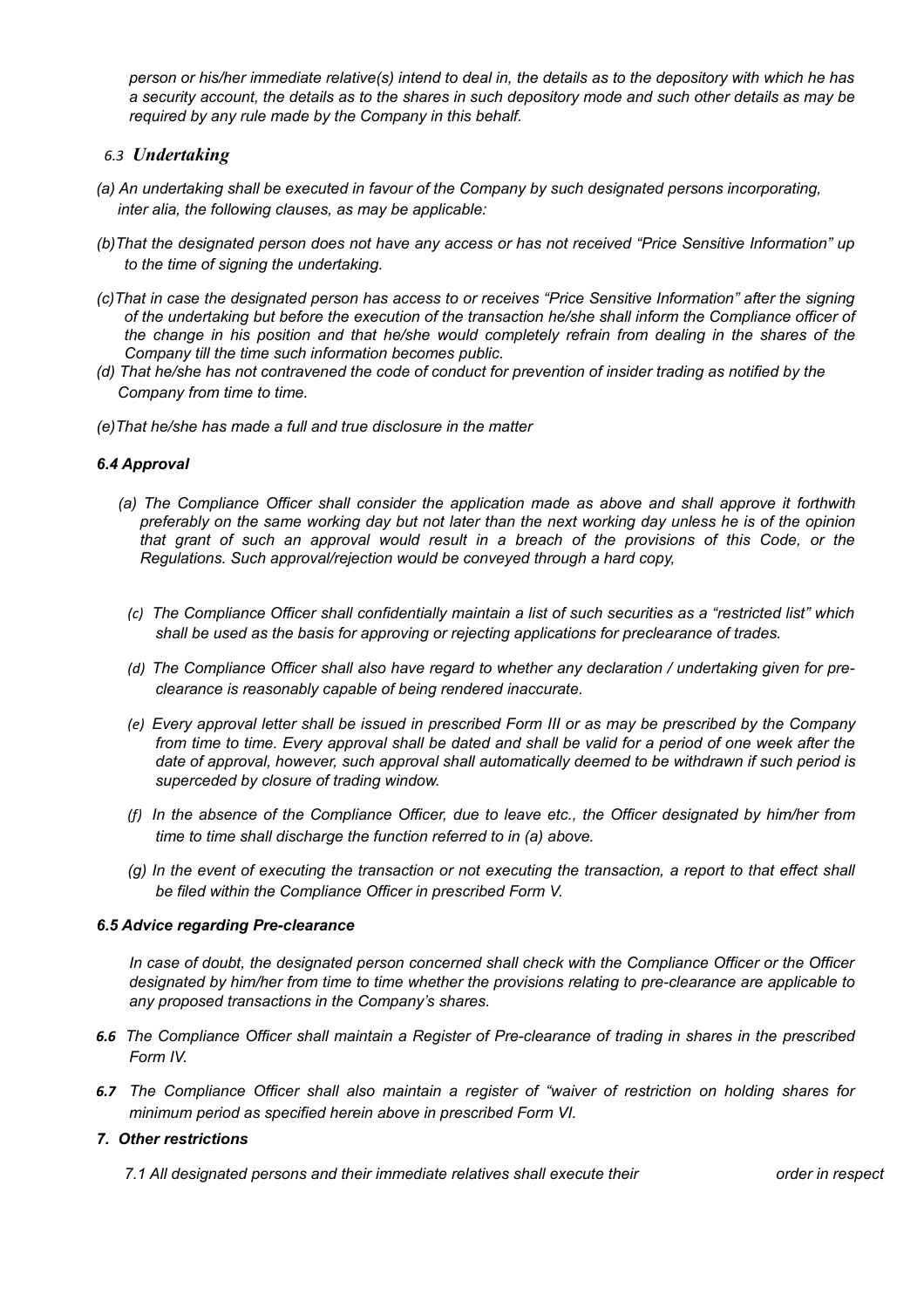*of shares of the Company within m a x i m u m seven trading days after the approval of pre- clearance is given. If the order is not executed within seven trading days after the approval is given the designated person and their immediate relatives must pre clear the transaction again.*

- *7.2 All designated persons who buy or sell any number of shares of the Company shall not enter into an opposite transaction i.e. sell or buy any number of shares during the next 6 months following the prior transaction. All designated persons shall also not take positions in derivative transactions in the shares of the Company at any time. In case of Subscription in the primary market (IPO) the above mentioned entities shall hold their investments for a minimum period of 30 days. The holding period would commence when the shares are actually allotted. The compliance officer may, however, grant relaxation from strict application of such restriction for reasons to be recorded in writing provided that such relaxation does not violate these regulations. Should a contra trade be executed, inadvertently or otherwise, in violation of such a restriction, the profits from such trade shall be liable to be disgorged for remittance to the Board for credit to the Investor Protection and Education Fund administered by the Board under the SEBI Act.*
- *7.3 The disclosures to be made by any person under this Code shall include those relating to trading by such person's immediate relatives, and by any other person for whom such person takes trading decisions.*
- *7.4 The disclosures of trading in securities shall also include trading in derivatives of securities and the traded value of the derivatives shall be taken into account for purposes of this Code*
- *7.5 In case the sale of shares is necessitated by personal emergency, the holding period may be waived by the compliance officer after recording in writing his / her reasons in this regard.*

### *8. Reporting Requirements for transactions in shares:*

#### *8.1 Initial Disclosure*

*Every promoter/ Key Managerial Personnel / Director / Officers / Designated Employees of the Company, within thirty days of these regulations taking effect, shall forward to the Company the details of all holdings in securities of the Company presently held by them including the statement of holdings of dependent family members in the prescribed Form (Annexure 5).* 

*Every person on appointment as a key managerial personnel or a director of the Company or upon becoming a promoter shall disclose his holding of securities of the Company as on the date of appointment or becoming a promoter, to the Company within seven days of such appointment or becoming a promoter.* 

#### *8.2 Continual disclosure*

*Every promoter, employee and director of the Company shall disclose to the Company the number of such securities acquired or disposed of within two trading days of such transaction if the value of the securities traded, whether in one transaction or a series of transactions over any calendar quarter, aggregates to a traded value in excess of Rs. Ten lakhs.* 

*The disclosure shall be made within 2 working days of:* 

- *(2.a) the receipt of intimation of allotment of shares, or*
- *(2.b) the acquisition or sale of shares or voting rights, as the case may be.*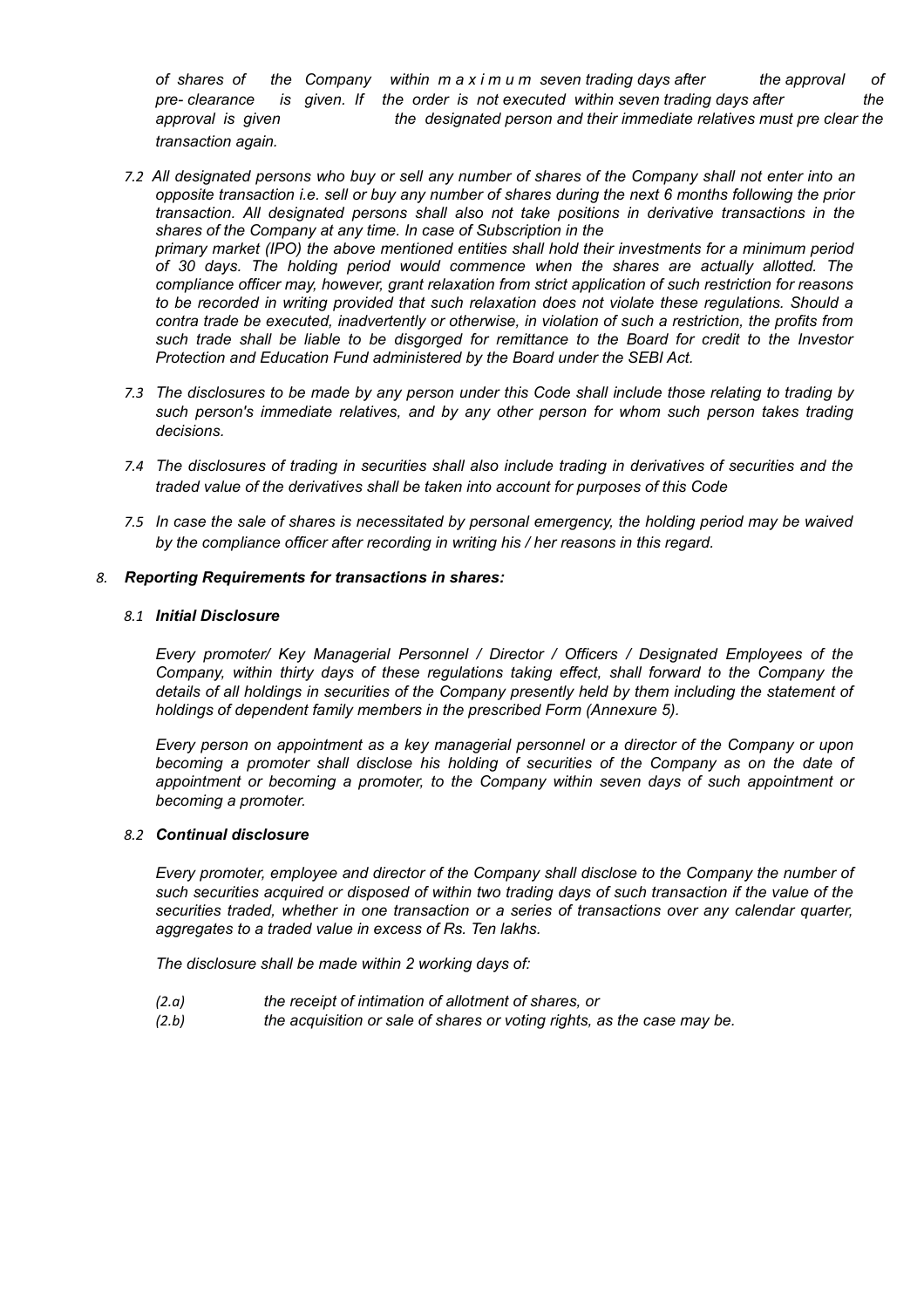# *8.3 Disclosure by the Company to the Stock Exchange(s)*

*Within 2 days of the receipt of intimation under Clause 8.1 and 8.2., the Compliance Officer shall disclose to all Stock Exchanges on which the Company is listed, the information received.* 

- *8.4 The Compliance officer shall maintain records of all the declarations in the appropriate form given by the directors / officers / designated employees/persons for a minimum period of five years.*
- *8.5 The Compliance officer shall maintain records of all the declarations in the appropriate form given by the directors/officers/designated employees for a minimum period of three years.*
- *8.6 The Compliance officer shall place before the Managing Director or a committee specified by the company, on a monthly basis all the details of the dealing in the shares by designated* persons and their immediate relatives and the accompanying *documents that such persons had executed under the pre-dealing procedure as envisaged in this Code.*
- *8.7 The Compliance Officer shall maintain a register for recording the disclosure of shareholding, change thereof and annual disclosure received under sub-clause 8 .1 and 8.2 above. Pro forma of the register to be maintained is prescribed in Form X.*
- *8.8 The Compliance Officer shall maintain a Register of Designated Persons as per Form XI.*

# *9. Penalty for contravention of code of conduct*

- *9.1 Any employee/officer/director who trades in shares or communicates any information for trading in shares in contravention of the code of conduct may be penalised and appropriate action may be taken by the Company.*
- *9.2 Designated person who violate this code of conduct shall also be subject to disciplinary action by the Company, which may include wage freeze, suspension, ineligibile for future participation in employee stock option plans, etc.*
- *9.3 The Action by the Company shall not preclude SEBI from taking any action in case of violation of SEBI (Prohibition of Insider Trading), Regulations, 2015.*
- *9.4 Information to SEBI in case of violation of SEBI (Prohibition of Insider Trading) Regulations, 2015*

*In case it is observed by the Company/Compliance Officer that there has been a violation of t h e SEBI (Prohibition of Insider Trading) Regulations, 2015. SEBI shall be informed by the Company.*

# *CODE OF FAIR DISCLOSURE*

*A code of practices and procedures for fair disclosure of unpublished price sensitive information for adhering each of the principles is set out below:*

- *1. Prompt public disclosure of unpublished price sensitive information that would impact price discovery no sooner than credible and concrete information comes into being in order to make such information generally available.*
- *2. Uniform and universal dissemination of unpublished price sensitive unpublished price sensitive information to avoid selective disclosure.*
- *3. Designation of a senior officer as a chief investor relations officer to deal with dissemination of information and disclosure of unpublished price sensitive information.*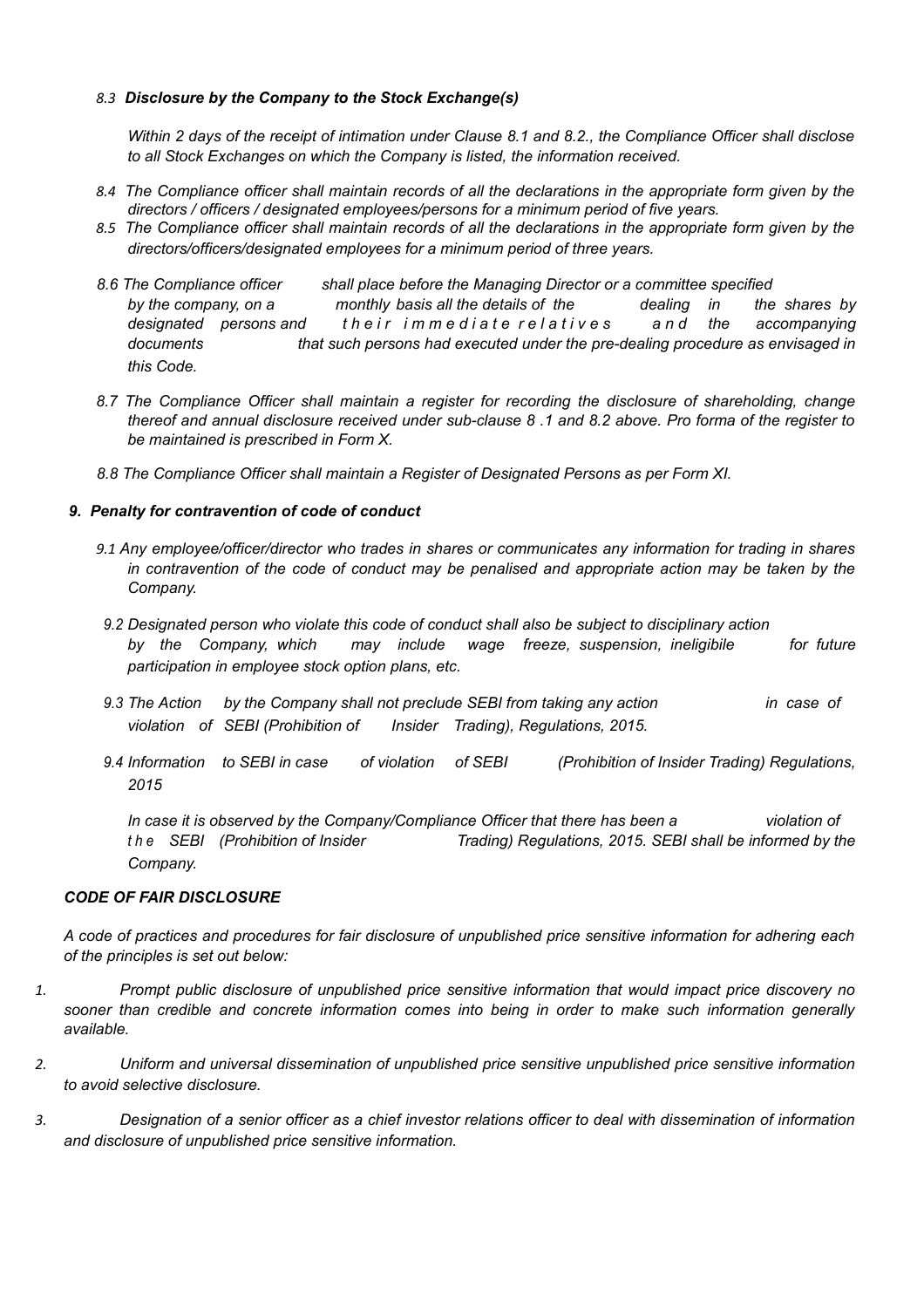- *4. Prompt dissemination of unpublished price sensitive information that gets disclosed selectively, inadvertently or otherwise to make such information generally available.*
- *5. Appropriate and fair response to queries on news reports and requests for verification of market rumours by regulatory authorities.*
- *6. Ensuring that information shared with analysts and research personnel is not unpublished price sensitive information.*
- *7. Developing best practices to make transcripts or records of proceedings of meetings with analysts and other investor relations conferences on the official website to ensure official confirmation and documentation of disclosures made.*
- *8. Handling of all unpublished price sensitive information on a need- to-know basis.*

*\*\*\*\*\*\*\*\**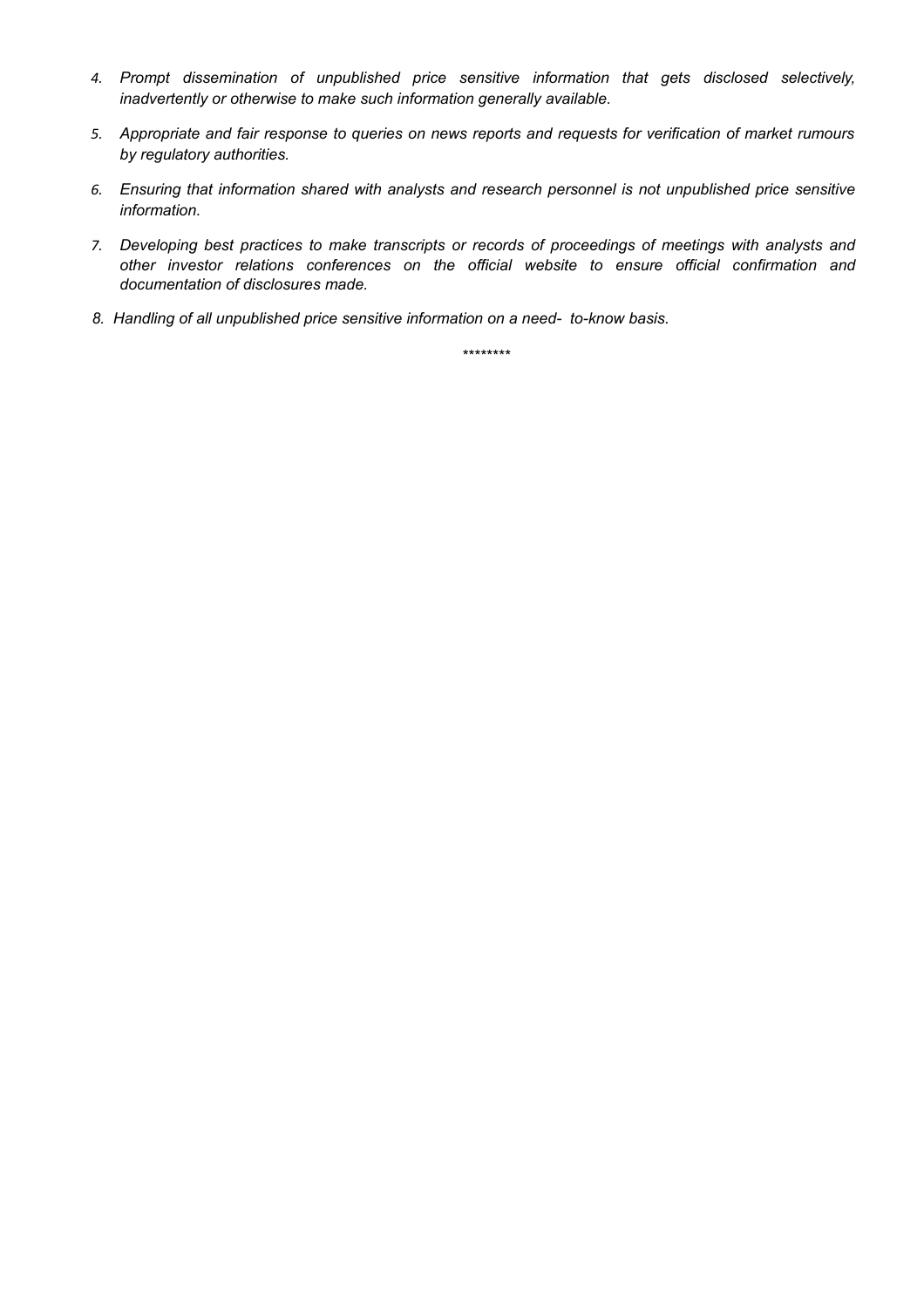# *ODYSSEY CORPORATION LIMITED*

# *FORM NO I*

# *REGISTER OF PERIODS OF CLOSURE OF TRADING WINDOW*

| <b>SN</b> | <b>PURPOSE FOR</b><br><b>WHICH</b><br><b>TRADING WINDOW</b><br><b>CLOSED</b> | <b>START DATE OF</b><br><b>CLOSURE</b><br>OF.<br><b>TRADING</b><br><b>WINDOW</b> | <b>DATE OF</b><br><b>NOTIFYING</b><br><b>CLOSURE</b><br>ΟF<br><b>TRADING</b><br><b>WINDOW, IF</b><br><b>ANY</b> | <b>DATE OF</b><br><b>OPENING</b><br><b>OF</b><br><b>TRADING</b><br><b>WINDOW</b> | <b>DATE OF</b><br><b>NOTIFYING</b><br><b>OPENING</b><br><b>OF</b><br><b>TRADING</b><br><b>WINDOW</b> | <b>REMARKS</b> |
|-----------|------------------------------------------------------------------------------|----------------------------------------------------------------------------------|-----------------------------------------------------------------------------------------------------------------|----------------------------------------------------------------------------------|------------------------------------------------------------------------------------------------------|----------------|
|           |                                                                              |                                                                                  |                                                                                                                 |                                                                                  |                                                                                                      |                |
|           |                                                                              |                                                                                  |                                                                                                                 |                                                                                  |                                                                                                      |                |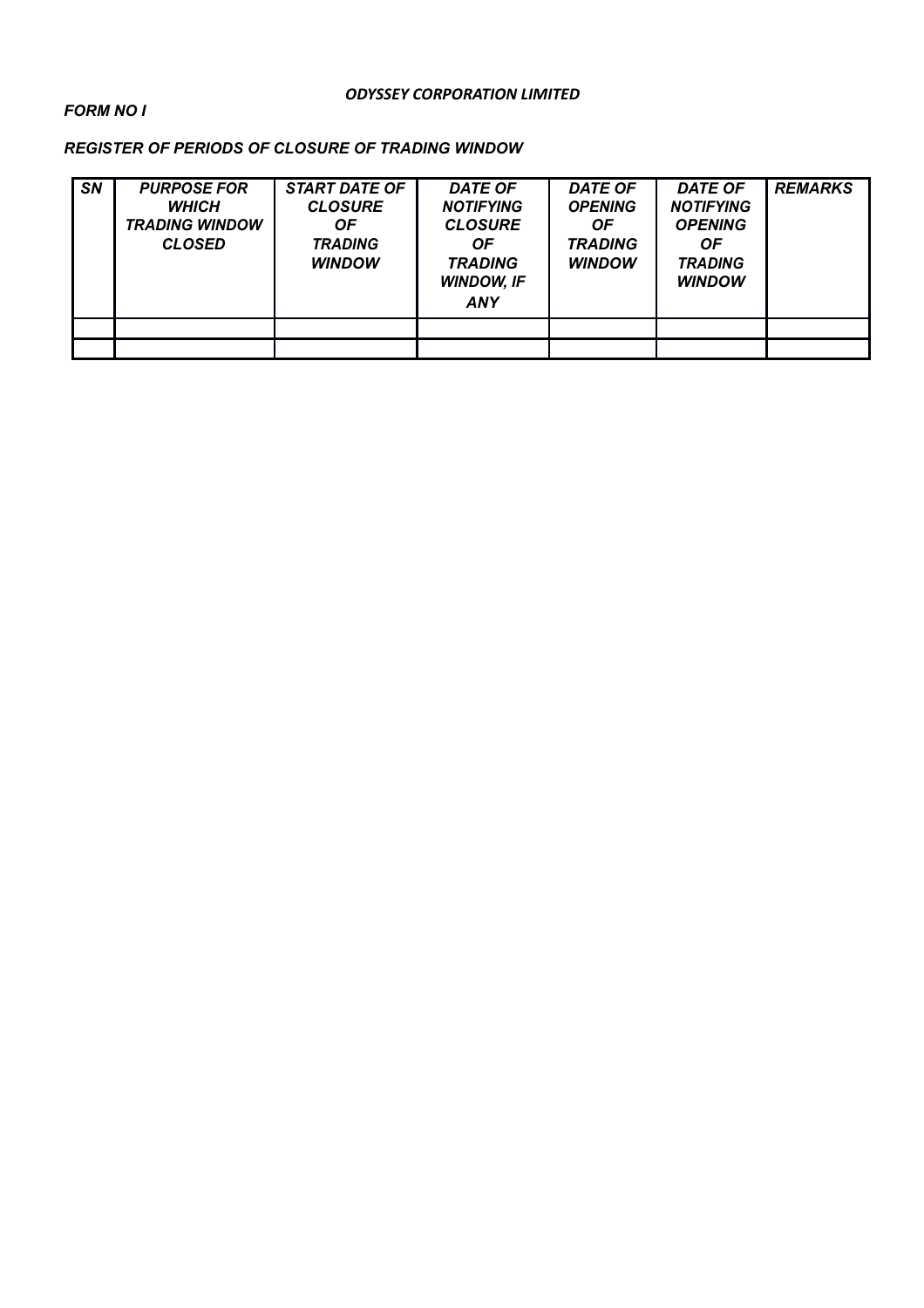# *FORM –II*

#### *APPLICATION FOR PRE-CLEARANCE OF TRADES IN SECURITIES*

*To*

*The Compliance Officer Odyssey Corporation Limited 3-Hemu Castle,Dadabhai Road,Vile Parle,West Mumbai – 400 05*

#### *Dear Sir/Madam,*

*Pursuant to the SEBI (Prohibition of Insider Trading) Regulations, 2015 and the Company's Code of Conduct for Prevention of Insider Trading and Code of Corporate Disclosure Practices, I seek approval for purchase/ sale/subscription of the Securities (give description) of the Company as per the details given below:*

*Name & Designation of the Director/ : Officer/Designated Employees/Person Department of Designated Employees : /Person Date of Joining/becoming Director/officer/Designated*

*employee/Person :*

| S.NO. | No. of securities held (including<br>Immediate relatives as on the<br>date of application | Folio No.<br>/DPID&<br><b>Client ID</b> | <b>Nature of new</b><br>transaction for<br>which approval is<br>sought | <b>Estimated number of</b><br>securities to be<br>dealt |
|-------|-------------------------------------------------------------------------------------------|-----------------------------------------|------------------------------------------------------------------------|---------------------------------------------------------|
|       |                                                                                           |                                         |                                                                        |                                                         |
|       |                                                                                           |                                         |                                                                        |                                                         |

| <b>Estimated</b><br>conside-<br>ration<br>value | <b>Whether proposed</b><br>transaction is in the self<br>name or in the name of<br><i>immediate relative</i> | <b>Name of the immediate</b><br>relative, if the<br>transaction is in the<br>name(s) of the<br>dependent(s) | Date of<br>Purchase/<br>allotment | Previous approval no<br>and date of<br>purchase/allotment |
|-------------------------------------------------|--------------------------------------------------------------------------------------------------------------|-------------------------------------------------------------------------------------------------------------|-----------------------------------|-----------------------------------------------------------|
|                                                 |                                                                                                              |                                                                                                             |                                   |                                                           |
|                                                 |                                                                                                              |                                                                                                             |                                   |                                                           |

*Note: "Immediate Relative" means a spouse of a person, and includes parent, sibling, and child of such person or of the spouse, any of whom is either dependent financially on such person, or consults such person in taking decisions relating to trading in securities.*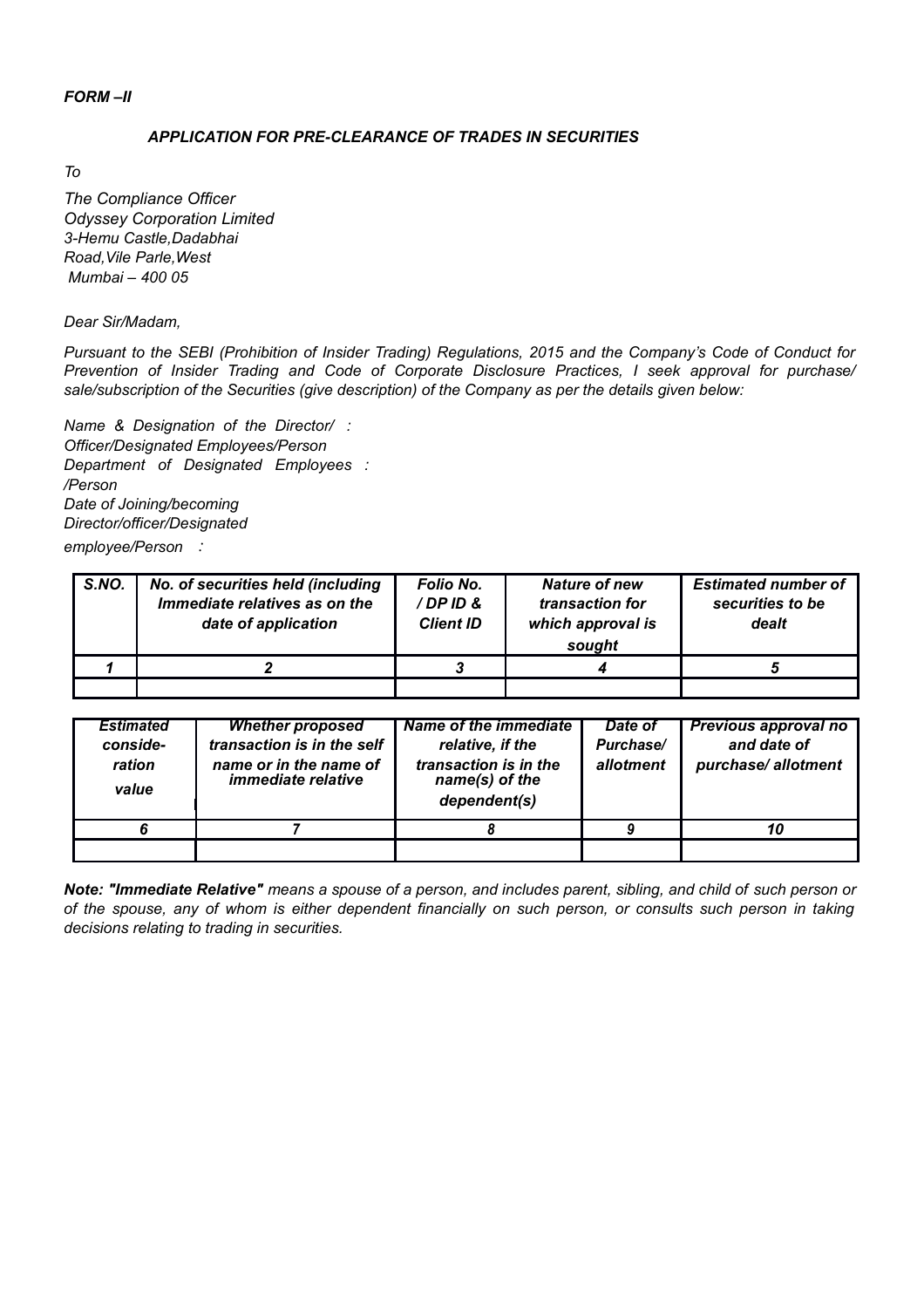# *UNDERTAKING*

*In this connection I solemnly confirm and declare:*

- *a) THAT I do not have access and/or have not received any "Price Sensitive Information" up to the time of signing the undertaking;*
- *b) THAT in case I have access to or receive "Price Sensitive Information" after the signing of the undertaking but before the execution of the transaction, I shall inform the Compliance Officer of any change in my position and THAT I shall refrain from dealing in the securities of the company till the time such information becomes public;*
- *c) THAT I have not contravened the Code of Conduct for Prevention of Insider Trading and Code of Corporate Disclosure Practices as notified by the company from time to time.*
- *d) THAT I shall hold the shares for a minimum period of 30 days from the date of purchase/ THAT I have complied with the requirement of the minimum holding period of 30 days with respect to the shares sold. (applicable only in respect of sale transaction).*
- *e) I undertake to submit the necessary report within two days of execution of the transaction/a 'Nil' report if the transaction is not undertaken.*
- *f) I am aware that, I shall be liable to face penal consequences as set forth in the Code including disciplinary action under the Code of the Company, in case the above declarations are found to be misleading or incorrect at any time.*
- *g) I hereby solemnly declare that I have made a full and true disclosure in this regard to the best of my knowledge and belief.*
- *i) I hereby undertake not to transact in securities in the sanctioned period in case trading window is declared closed subsequently.*

*Pre-clearance may kindly be accorded in terms of provisions of the Code of Conduct for Prevention of Insider Trading and Code of Corporate Disclosure Practices of PTC.*

*Date….. Place…..*

*Name & Signature:…………………………*

*Designation:……………………………..*

*-------------------------------------------------------------------------------------------------------------------*

*FOR OFFICE USE*

*Serial number of the application received :*

*Date & time of receipt of the Application :*

*Date & time of communication of the pre-clearance or otherwise :*

*Reasons for not giving pre-clearance :*

*Signature of the Compliance Officer/ Authorised Officer*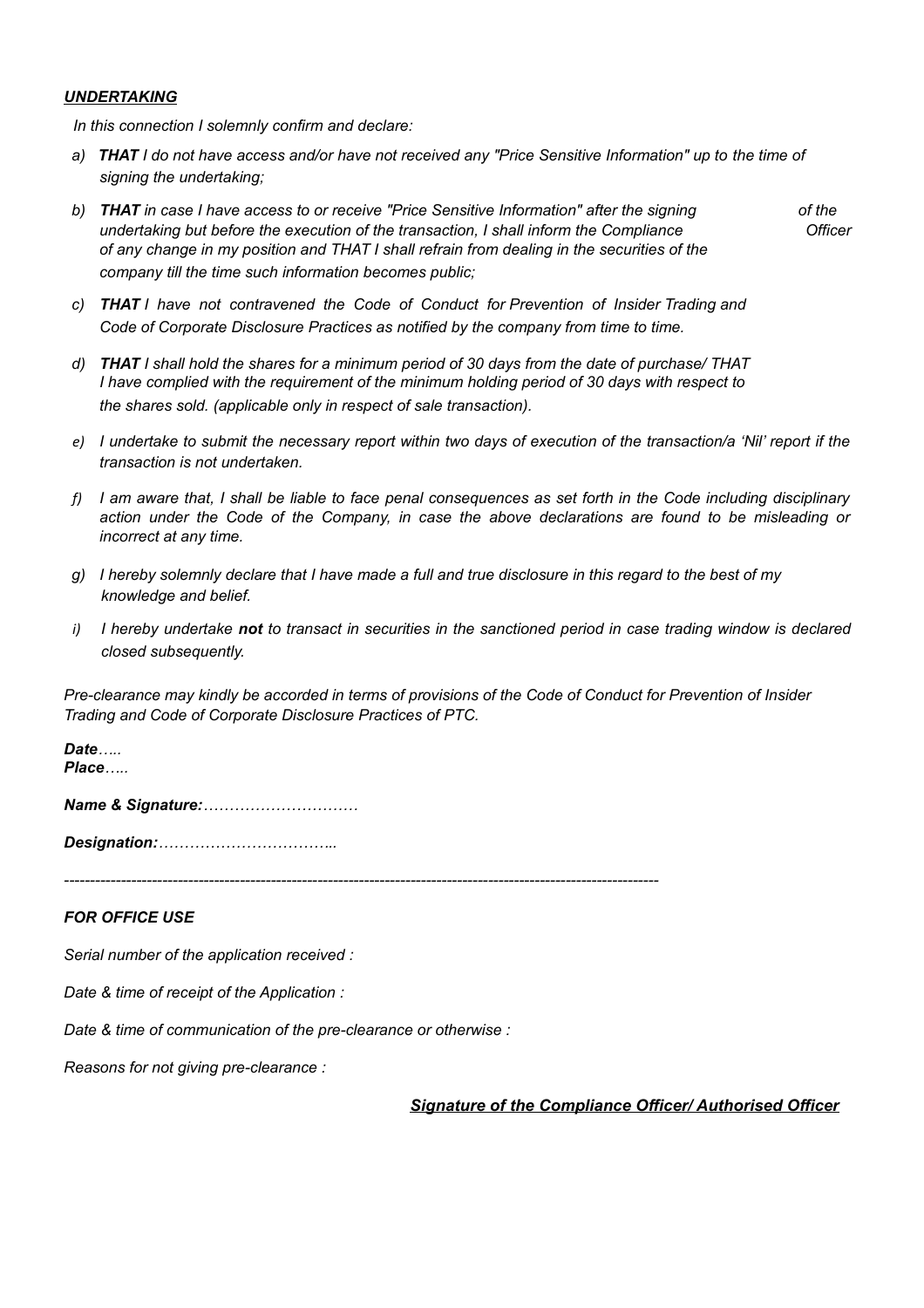*FORM- III*

#### *Letter of intimation of pre-clearance*

*Director/Officer/Designated employees/Person*

*Employee No……. Designation……….*

*Dear Sir/Madam,*

*With reference to your above application seeking approval for undertaking certain transactions in Securities of the Company detailed therein, please be informed that you are hereby authorised/not authorised to undertake the transaction(s) as detailed in your said application. Kindly note that in terms of the Code of Conduct for Prevention of Insider Trading and Code of Corporate Disclosure Practices of the Company, the above mentioned transaction is to be completed within maximum of seven trading days of the pre-clearance.*

*This approval is being issued to you based on the various declarations, representations and warranties made by you in your said application.*

*This approval letter is valid till seven trading days from the date of pre- clearance. If you do not execute the approved transaction /deal on or before this date you would have to seek fresh pre-clearance approval before executing any transaction/deal in the Securities of the Company. Further, you are required to file the details of the executed transactions in the attached format within 2(two) days from the date of transaction/deal. In case the transaction is not undertaken a "Nil" report shall be necessary.*

*Kindly also note that in terms of the Code of Conduct for Prevention of Insider Trading and Code of Corporate Disclosure Practices of the Company, the shares to be bought shall be held for a minimum period of 30 days from the date of the purchase. (applicable only in respect of purchase transaction).*

*The above sanction automatically stands withdrawn if subsequently the trading window is declared closed involving the period of sanction therein.*

*For & on behalf of Odyssey Corporation Limited.*

*Compliance Officer/Authorised Officer*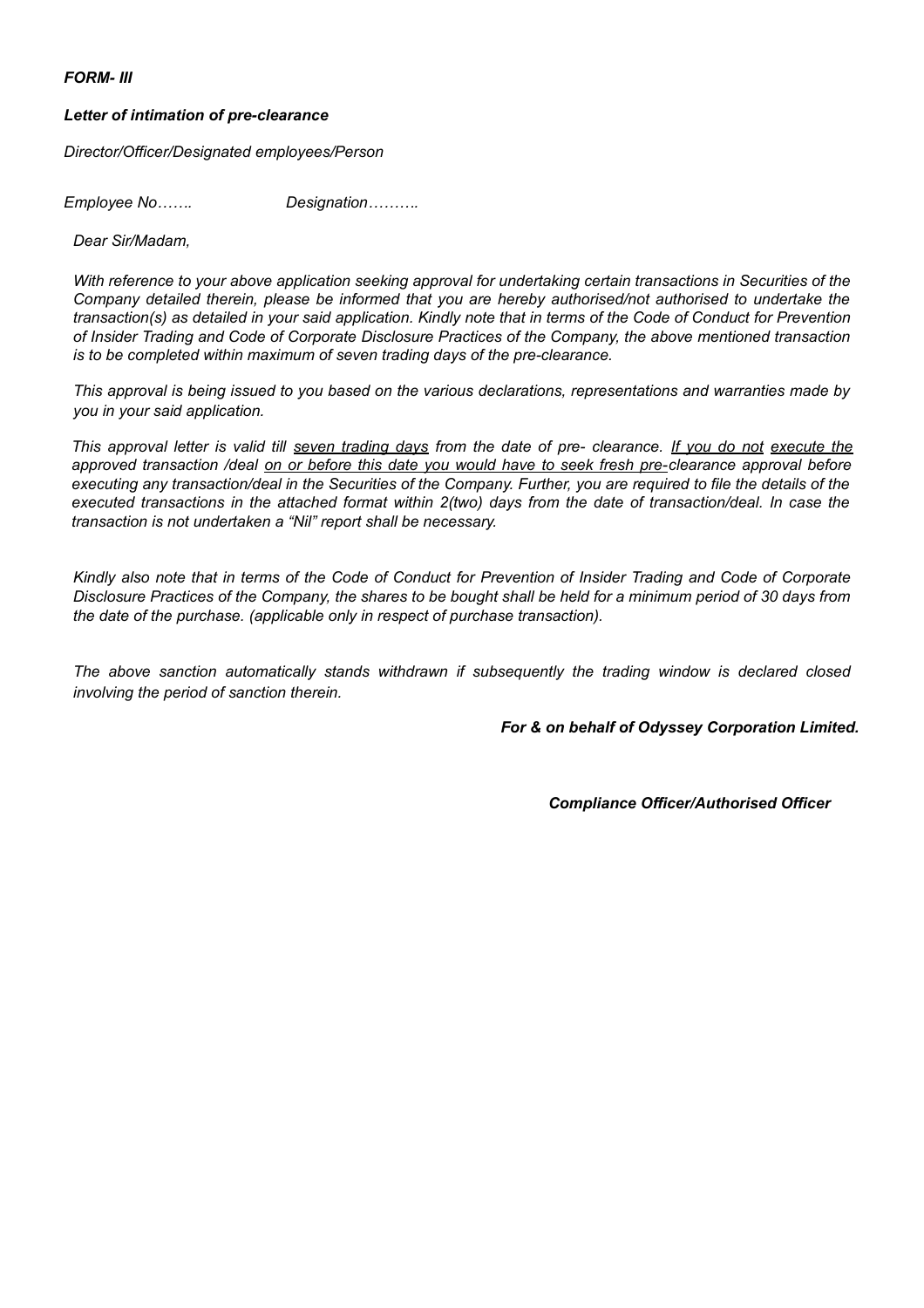# *FORM- IV*

# *REGISTER OF PRE-CLEARANCE FOR TRADE IN SECURITIES*

| <b>SR</b><br><b>NO</b> | <b>NAME</b> | <b>DESIGN</b><br><b>A-TION</b> | <b>DEPART-</b><br><b>MENT</b> | <b>DATE &amp; TIME</b><br><b>OF RECEIPT</b><br><b>OF</b><br><b>PRECLEARA</b><br>NCE<br><b>APPLICATION</b> | <b>NATURE OF</b><br><b>TRANSAC-</b><br><b>TION(PURCHASE</b><br>OR SALE) | <b>ESTIMATED</b><br><b>NUMBER OF</b><br><b>SECURITIES</b><br><b>INDICATED IN THE</b><br><b>APPLICATION</b> |
|------------------------|-------------|--------------------------------|-------------------------------|-----------------------------------------------------------------------------------------------------------|-------------------------------------------------------------------------|------------------------------------------------------------------------------------------------------------|
|                        | 2           | 3                              | 4                             | 5                                                                                                         | 6                                                                       |                                                                                                            |
|                        |             |                                |                               |                                                                                                           |                                                                         |                                                                                                            |

| <b>ESTIMATED</b><br><b>CONSIDERATIO</b><br><b>N VALUE</b><br><b>INDICATED IN</b><br><b>THE</b><br><b>APPLICATION</b> | <b>NAME OF</b><br><b>THE</b><br><b>IMMEDIATE</b><br><b>RELATIVE</b><br>IF THE<br><b>TRANSACTIO</b><br><b>N IS IN THE</b><br><b>NAME OF THE</b><br><b>SUCH</b><br><b>RELATIVE</b> | <b>DATE OF</b><br><b>COMMUNICA</b><br><b>TION OF THE</b><br><b>CLEARANCE</b><br><b>BY THE</b><br><b>COMPLIANCE</b><br><b>OFFICER</b> | <b>REASONS</b><br><b>FOR NON</b><br><b>CLEARANCE</b><br><b>IF NOT</b><br><b>CLEARED</b> | <b>DATE OF</b><br><b>PLACEME</b><br>NT.<br><b>BEFORE</b><br><b>GRIEVANC</b><br>Е<br><b>COMMITTE</b><br>Ε | <b>NUMBER</b><br><b>OF</b><br><b>SECURITIE</b><br>S<br><b>ACTUALLY</b><br>TRADED, IF<br><i><b>INTIMATED</b></i> | <b>REMARKS</b> |
|----------------------------------------------------------------------------------------------------------------------|----------------------------------------------------------------------------------------------------------------------------------------------------------------------------------|--------------------------------------------------------------------------------------------------------------------------------------|-----------------------------------------------------------------------------------------|----------------------------------------------------------------------------------------------------------|-----------------------------------------------------------------------------------------------------------------|----------------|
| 8                                                                                                                    | 9                                                                                                                                                                                | 10                                                                                                                                   | 11                                                                                      | 12                                                                                                       | 13                                                                                                              | 14             |

*Note: "Immediate Relative" means a spouse of a person, and includes parent, sibling, and child of such person or of the spouse, any of whom is either dependent financially on such person, or consults such person in taking decisions relating to trading in securities*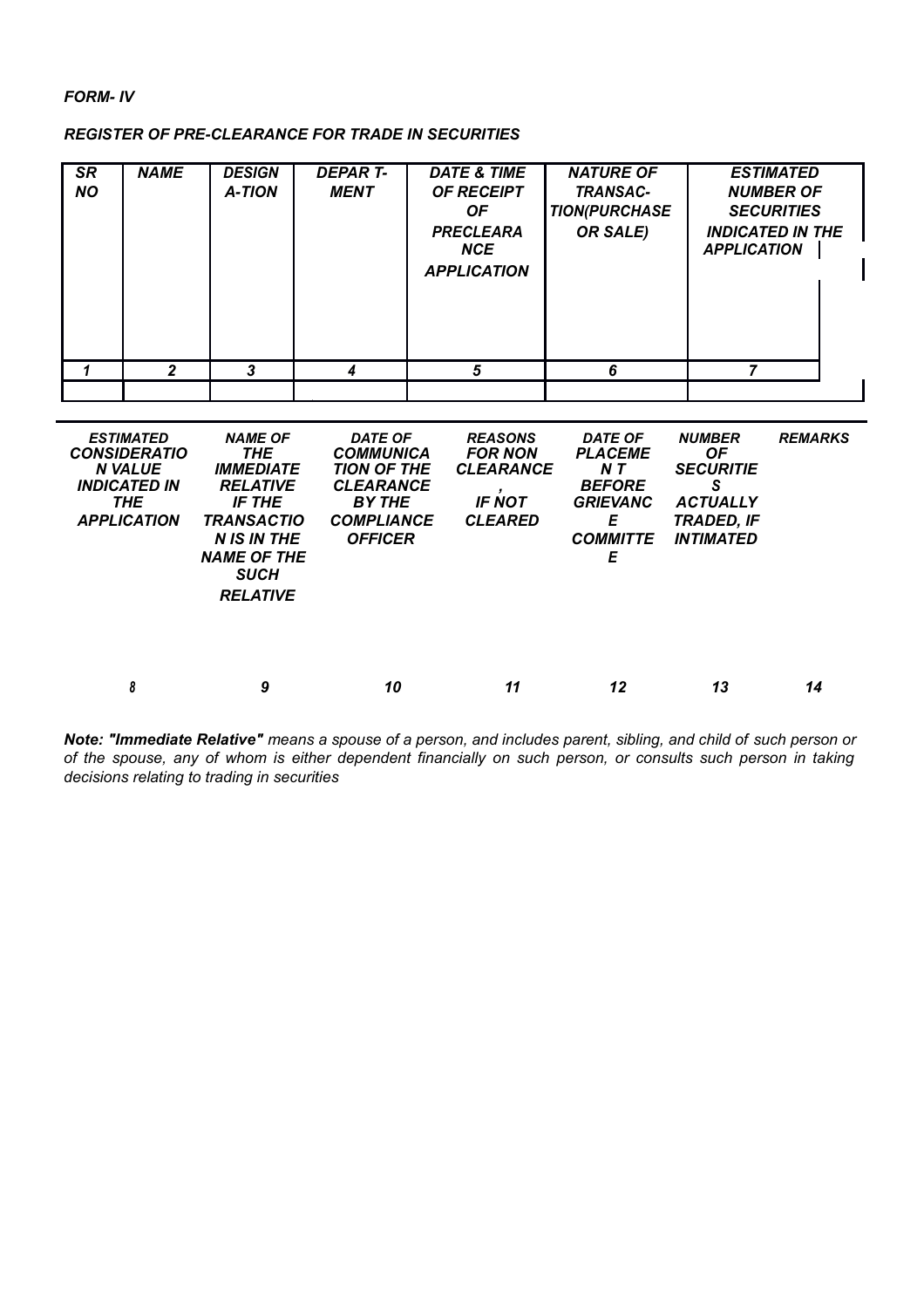### *FORM- V*

# *FORMAT FOR DISCLOSURE OF TRADING IN PRE-APPROVED TRANSACTIONS*

*(To be submitted within 2 (TWO) days of transaction/Dealing in Securities of the Company)*

*Date: \_\_\_\_\_*

*To, The Compliance Officer Odyssey Corporation Limited 3-Hemu Castle, Dadabhai Road Vile Parle(West), Mumbai – 400 056*

*Dear Sir/Madam,*

# *DETAILS OF TARDINGINPRE-APPROVED TRANSACTION*

*Ref: Your Approval letter No.\_\_ dated*

*I hereby inform you that I*

### *have not bought/sold/subscribed any Securities of the Company*

*have bought/sold/subscribed to the Securities (give description) as mentioned below on (insert date)*

| Name of holder | ** First<br>or joint<br>holder | No. of<br><b>Securities</b><br>dealt with | <b>Bought / Sold/</b><br>Subscri-bed | <b>DP ID/CLIENT ID</b><br>(electronic form) or Folio<br>no. for physical where the<br>Sec. will be debited or<br>credited | <b>Price</b><br>(Rs) |
|----------------|--------------------------------|-------------------------------------------|--------------------------------------|---------------------------------------------------------------------------------------------------------------------------|----------------------|
|                |                                |                                           |                                      |                                                                                                                           |                      |
|                |                                |                                           |                                      |                                                                                                                           |                      |
|                |                                |                                           |                                      |                                                                                                                           |                      |

*\*\* "F" first holder "J" joint holder*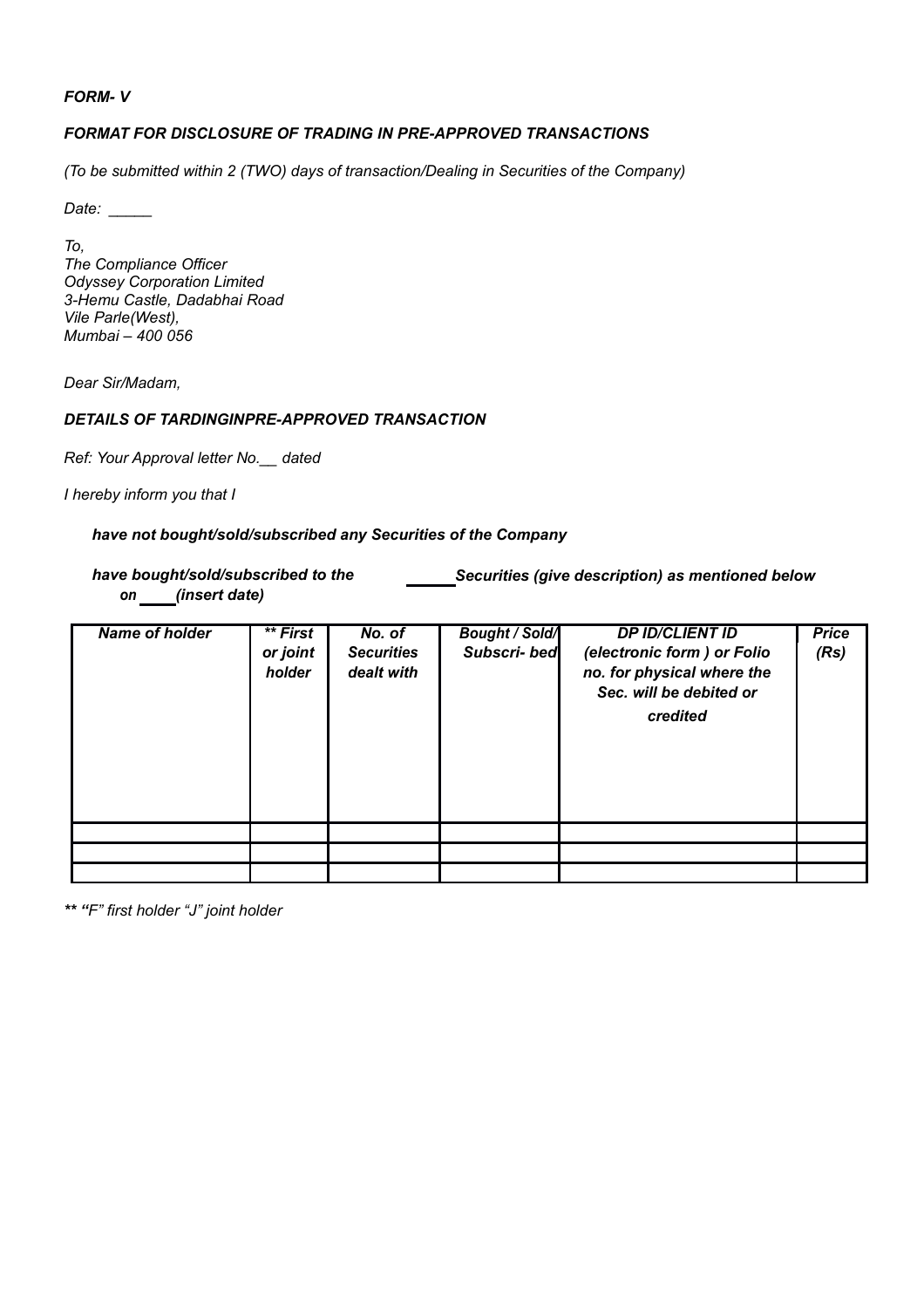*In connection with the aforesaid transaction(s), I hereby undertake to preserve, for a period of 5 (Five) years and produce to the Compliance Officer/SEBI any of the following documents:*

- *1. Broker's contract* 
	- *2. Note*
- *3. Proof of payment to/from brokers* 
	- *4. Extract of bank passbook/statement (to be submitted in case of demat transactions).*
	- *5. Copy of Delivery instruction slip (applicable in case of sale transaction)*

*I declare that the above information is correct and that no provisions of the Company's Insider Trading Code and/or applicable laws/regulations have been contravened for effecting the above said transaction(s).*

*I agree to hold the above Securities for a minimum period of 30 days. In case there is any urgent need to sell these Securities within the said period, I shall approach the Company (Compliance Officer) for necessary approval (applicable in case of purchase / subscription).*

*Yours truly,*

*Signature:*

*Name:*

*Emp No:*

*Dept/ Div.*

*Strike out whichever is not applicable.*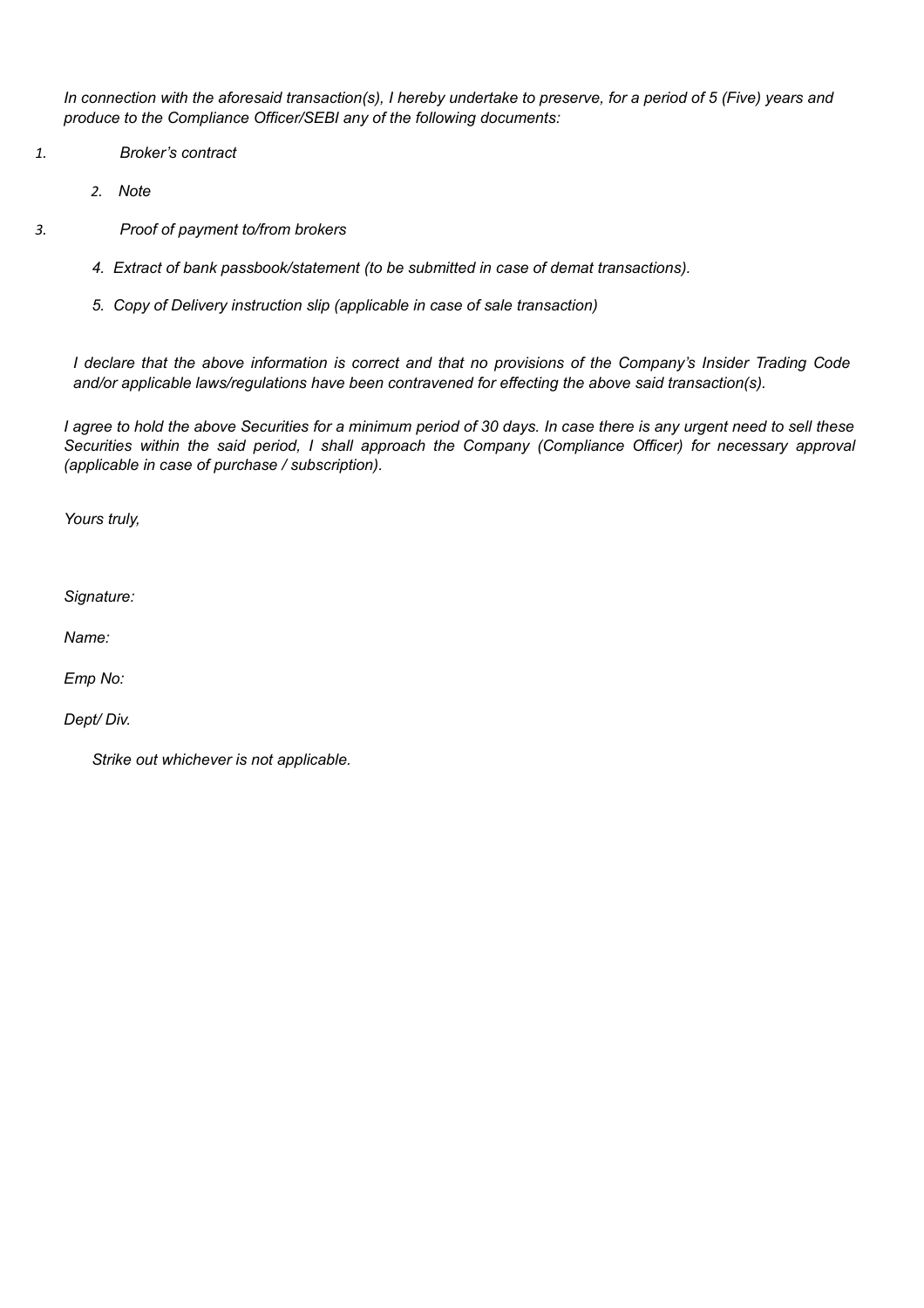# *ODYSSEY CORPORATION LIMITED*

*Regd. Office : ………………………………………………………………………*

# *FORM VI*

# *REGISTER OF WAIVER OF RESTRICTION FOR DISPOSAL OF SECURITES*

| <b>SN</b> | <b>NAME</b> | <b>DESIGN</b><br><b>ATION</b> | <b>DEPAR-</b><br><b>TMENT</b> | <b>NAME OF THE IMMEDIATE</b><br><b>RELATIVE, IF THE SHARES HELD</b><br><b>IN THE NAME OF IMEMDIATE</b><br><b>RELATIVE</b> | <b>NUMBER OF</b><br><b>SHARES</b> |
|-----------|-------------|-------------------------------|-------------------------------|---------------------------------------------------------------------------------------------------------------------------|-----------------------------------|
|           |             |                               |                               | г,                                                                                                                        | ĥ                                 |
|           |             |                               |                               |                                                                                                                           |                                   |

| <b>CONSIDERATION</b> | <b>REASONS FOR</b> | <b>DATE OF</b> | <b>REMARKS</b> |
|----------------------|--------------------|----------------|----------------|
| <b>VALUE</b>         | <b>WAIVER</b>      | <b>WAIVER</b>  |                |
|                      |                    |                |                |
|                      |                    |                |                |
|                      |                    |                |                |
|                      |                    |                |                |
|                      |                    |                | 10             |
|                      |                    |                |                |

*Note: "Immediate Relative" means a spouse of a person, and includes parent, sibling, and child of such person or of the spouse, any of whom is either dependent financially on such person, or consults such person in taking decisions relating to trading in securities.*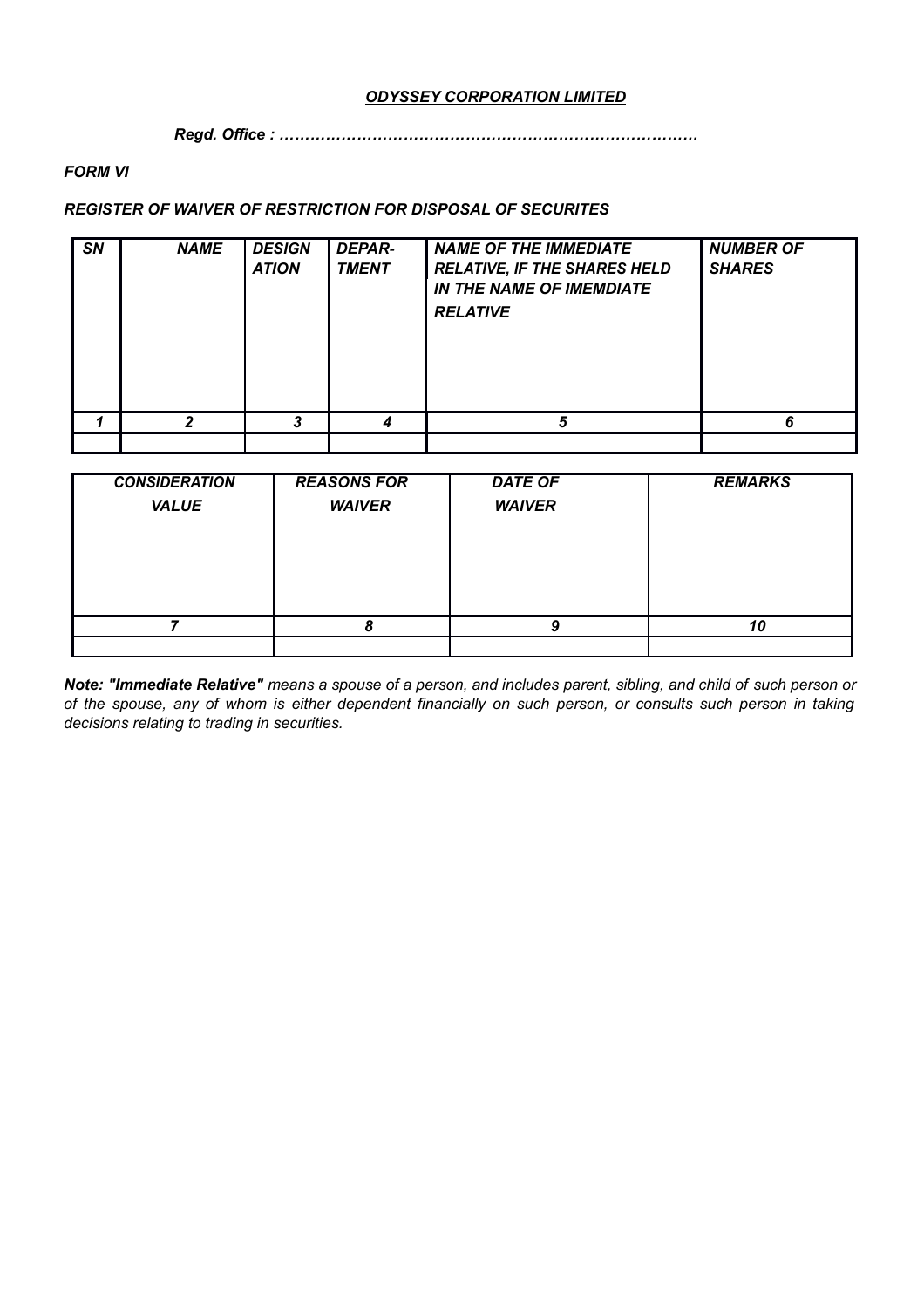# *FORM– VII*

# *PROFORMA FOR INITIAL DISCLOSURE OF DETAILS OF SECURITIES HELD BY DIRECTORS / OFFICERS /DESIGNATED EMPLOYEES/PERSONS.*

*To, The Compliance Officer Odyssey Corporation Limited 3-Hemu Castle, Dadabhai Road Vile Parle(West), Mumbai – 400 056*

*Dear Sir/Madam,*

*I ……………………………….Director/Officer/Designated employee/person of the Company furnish below the details of securities in the Company as on ……….…….in my self name and/or in the name(s) of my immediate relatives in terms of the SEBI (Prohibition of Insider Trading) Regulations, 2015 and the Code Of Internal Procedures and Conduct for regulating, monitoring and reporting of trading by Insiders of the Company.*

*Name & Designation of the Director/Officer/ : Designated Employees/Person Department of Designated Employees/ Person : Date of Joining/ becoming Director/ officer/ : Designated employee/Person*

# *I. Details of shareholding of Directors /Officer/ Designated employees /Person held in self-name:*

| <b>SR</b><br><b>NO</b> | No. of<br>securities Held | <b>Date of acquisition</b> | <b>Consideration</b> | Folio No. / DP ID & Client<br>ID |
|------------------------|---------------------------|----------------------------|----------------------|----------------------------------|
|                        |                           |                            |                      |                                  |

# *AI. Details of shares held by/in the name(s) immediate relatives :*

| <b>SR</b><br><b>NO</b> | <b>Name of</b><br>immediate<br>relative | <b>Relation</b><br>ship | No. of<br>securities<br>Held | Date of<br>acquisi tion | <b>Conside</b><br>r ation | Folio No.<br>/DPID&<br><b>Client ID</b> |
|------------------------|-----------------------------------------|-------------------------|------------------------------|-------------------------|---------------------------|-----------------------------------------|
|                        |                                         |                         |                              |                         |                           |                                         |

*Note: "Immediate Relative" means a spouse of a person, and includes parent, sibling, and child of such person or of the spouse, any of whom is either dependent financially on such person, or consults such person in taking decisions relating to trading in securities.*

*Place :*

*Date : Signature*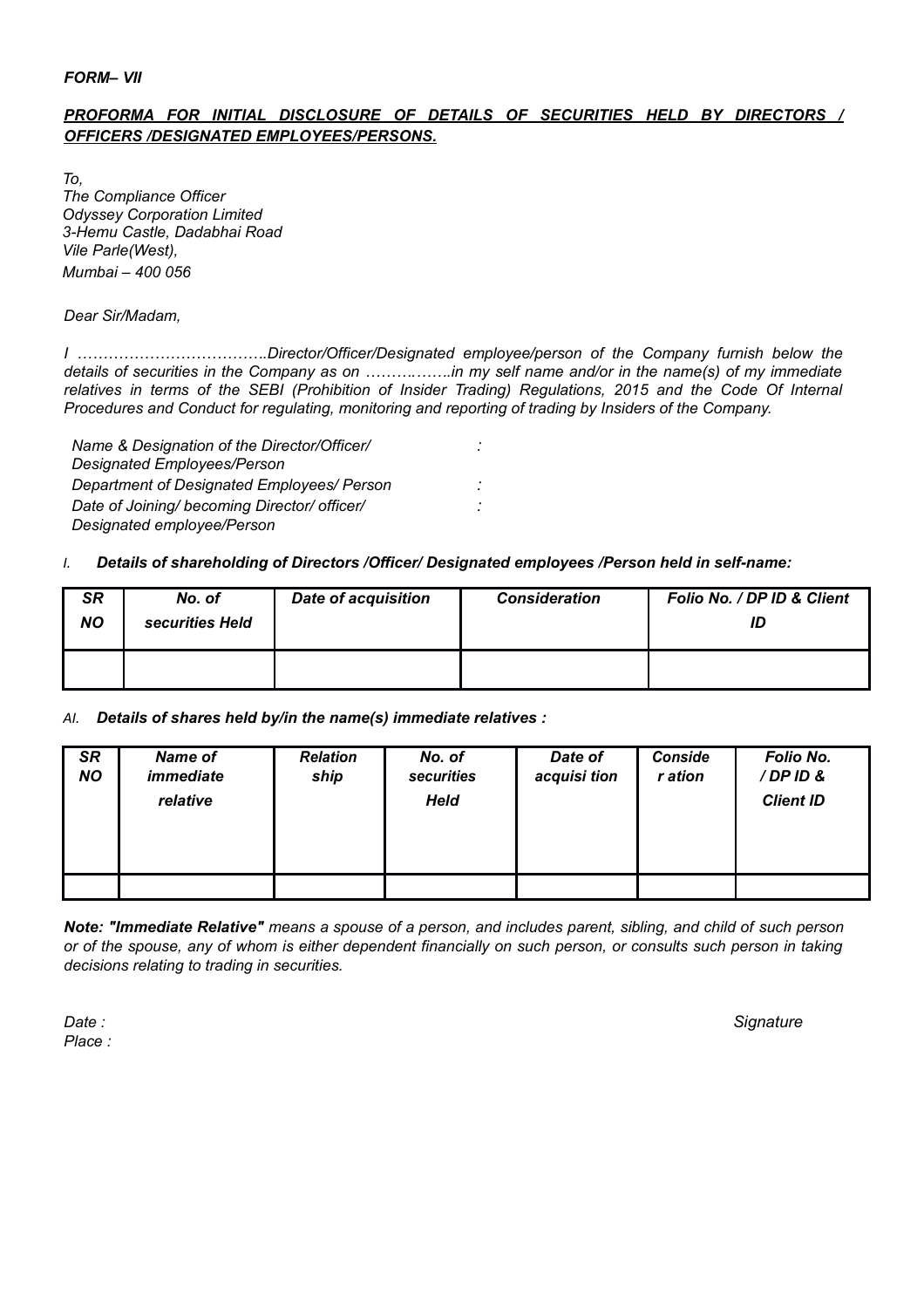### *FORM- VIII*

# *PROFORMA FOR DISCLOSURE OF CHANGE IN SECURITIES HOLDING TO BE SUBMITTED BY DIRECTORS / OFFICERS /DESIGNATED EMPLOYEES/PERSONS.*

*To, The Compliance Officer Odyssey Corporation Limited 3-Hemu Castle, Dadabhai Road Vile Parle(West), Mumbai – 400 056*

*Dear Sir/Madam,*

*I ……………………………….Director/Officer/Designated employee/person of the Company, furnish below the details of transactions of my own/ immediate relative in the shares of the Company, exceeding 8,000 shares/ securities during the period from ………… to ..………….in terms of t h e SEBI (Prohibition of Insider Trading) Regulations, 2015 and the Code Of Internal Procedures and Conduct for regulating, monitoring and reporting of trading by Insiders of the Company of the Company.*

| Name & Designation of the Director/Officer/  | ٠ |
|----------------------------------------------|---|
| Designated Employees/Person                  |   |
| Department of Designated Employees/Person    | ٠ |
| Date of Joining/ becoming Director/ officer/ | ٠ |
| Designated employee/Person                   |   |

# *I. Details of change in shareholding (on own account) exceeding 8,000 shares*

| No. of<br>securities held<br>as on (date<br>of previous<br>disclosure) | Date of<br>transact-<br>tion |    | <b>Details of</b><br><b>securities</b><br><b>Purchased</b> | <b>Details of</b><br>securities sold |                    | No. of securities<br>Held as on<br>(date of present<br>disclosure) | <b>Folio</b><br>No.<br><b>DPID</b><br>&<br><b>Client</b><br>ID |
|------------------------------------------------------------------------|------------------------------|----|------------------------------------------------------------|--------------------------------------|--------------------|--------------------------------------------------------------------|----------------------------------------------------------------|
|                                                                        |                              | No | Consid-<br>eration                                         | <b>No</b>                            | Consid-<br>eration |                                                                    |                                                                |
|                                                                        |                              |    |                                                            |                                      |                    |                                                                    |                                                                |
|                                                                        |                              |    |                                                            |                                      |                    |                                                                    |                                                                |

*AI. Details of change in shareholding exceeding 8,000 securities of immediate relatives* 

| Name of<br>the<br>immediat<br>e relative | <b>Relation</b><br>ship | No. of<br>securities<br>held as<br>on<br>(date of<br>previous | Date of<br>transact-<br>tion | Details of<br>securities<br><b>Purchased</b> | <b>Details of</b><br>securities<br>sold | No. of<br>securities Held<br>as<br>on<br>(date of<br>present | Folio<br>No. /<br>DP ID<br>&<br><b>Client</b><br>ID |
|------------------------------------------|-------------------------|---------------------------------------------------------------|------------------------------|----------------------------------------------|-----------------------------------------|--------------------------------------------------------------|-----------------------------------------------------|
|                                          |                         | disclosure)                                                   |                              |                                              |                                         | disclosure)                                                  |                                                     |

*No Value No Value*

*I declare that I have complied with the requirement of the minimum holding period of 6 months/30 days, as the case may be with respect to the securities sold. (applicable only in respect of sale transaction).*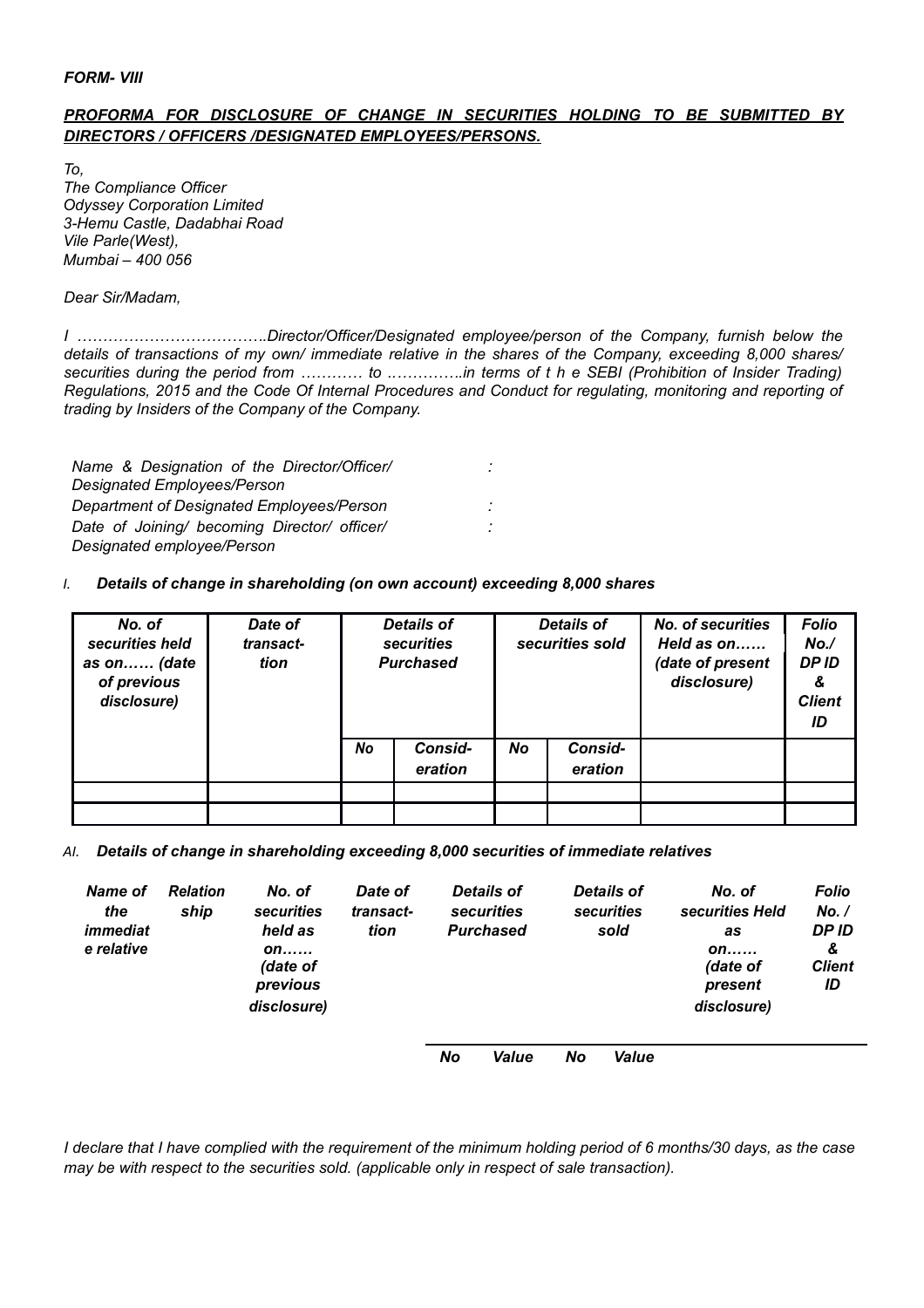*Note: "Immediate Relative" means a spouse of a person, and includes parent, sibling, and child of such person or of the spouse, any of whom is either dependent financially on such person, or consults such person in taking decisions relating to trading in securities.*

*Signature*

*Date: Place:*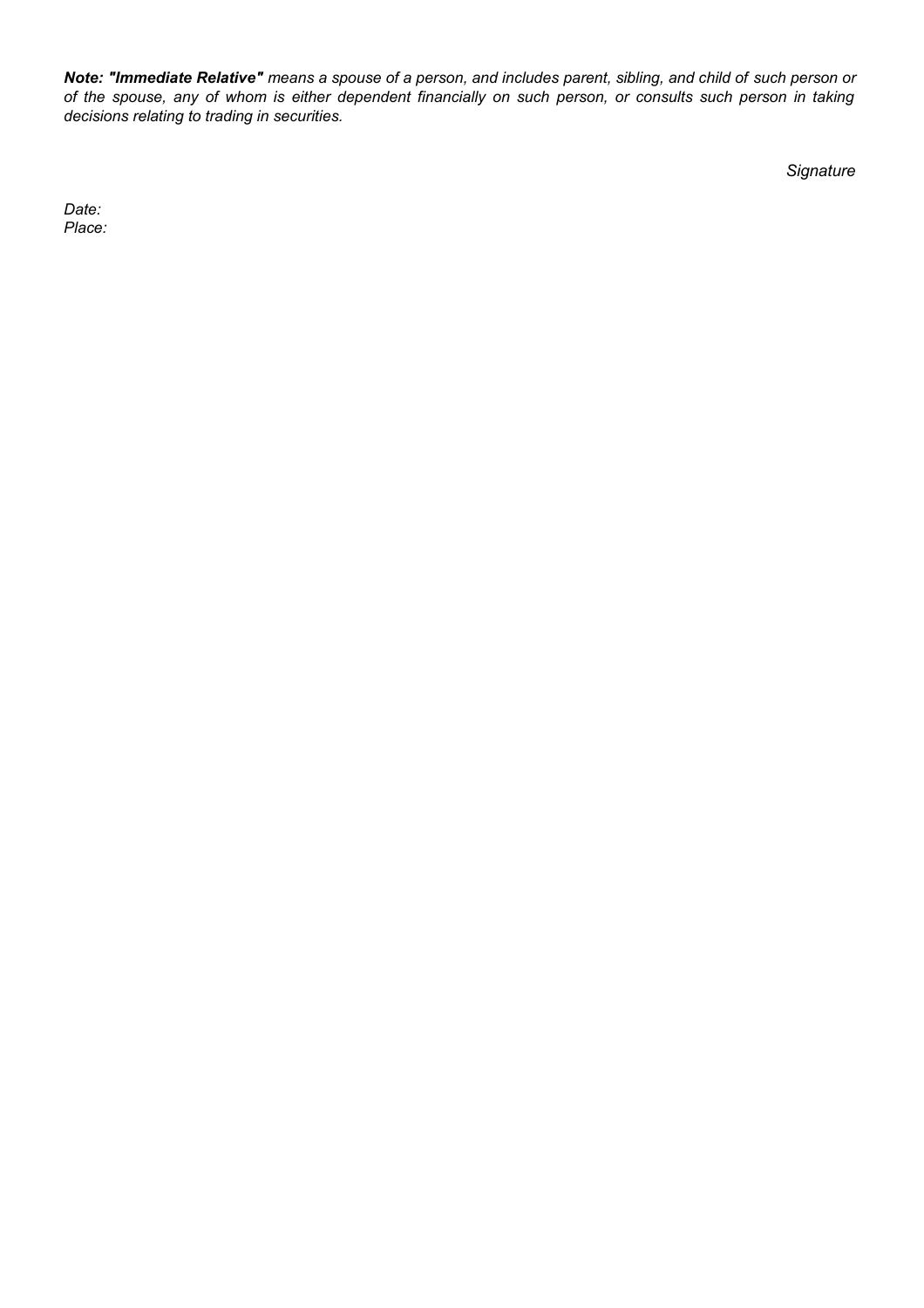## *FORM– IX*

# *PROFORMA FOR ANNUAL DISCLOSURE OF SECURITIES HOLDING TO BE SUBMITTED BY DIRECTORS / OFFICERS /DESIGNATED EMPLOYEES.*

*To,*

*The Compliance Officer Odyssey Corporation Limited 3-Hemu Castle, Dadabhai Road Vile Parle(West), Mumbai -400056*

*Dear Sir/Madam,*

*I ……………………………….Director/Officer/Designated employee/person of the Company, furnish below the details of transaction(s) in the securities of the Company, during the financial year st……as well as shareholding as on March 31, 20\_\_*

*Name & Designation of the Director/Officer/ Designated : Employees/Person Department of Designated Employees/Person : Date of Joining/ becoming Director/officer/ Designated : employee/Person*

# *I. Details of transaction/ shareholding in own name*

| <b>No. of securities</b><br>held as $on$<br>(date of<br>previous<br>disclosure) | Date of<br>transact-<br>tion |           | <b>Details of securities</b><br><b>Purchased during</b><br>the year | <b>Details of securities</b><br>sold<br>during the year |                    | No. of<br>securities<br>Held as on<br>(date of<br>present<br>disclosure) | <b>Folio</b><br>No.<br>DP ID<br>& Client<br>ID |
|---------------------------------------------------------------------------------|------------------------------|-----------|---------------------------------------------------------------------|---------------------------------------------------------|--------------------|--------------------------------------------------------------------------|------------------------------------------------|
|                                                                                 |                              | <b>No</b> | Consid-<br>eration                                                  | <b>No</b>                                               | Consid-<br>eration |                                                                          |                                                |
|                                                                                 |                              |           |                                                                     |                                                         |                    |                                                                          |                                                |
|                                                                                 |                              |           |                                                                     |                                                         |                    |                                                                          |                                                |

*AI. Details of transaction/shareholdings of immediate relatives.* 

| Name of the<br>immediate<br>relative | <b>Relationshi</b><br>р | No. of<br>securities<br>held as<br>on 01.04.200 | <b>Details of</b><br>securities<br>purchased<br>during the year |       |    | <b>Details of</b><br>securities<br>sold<br>during the<br>year | No. of<br>securities<br>Held as<br>on<br>31.03.20 | <b>Folio</b><br>No. /<br><b>DPID</b><br>& Client<br>ID |
|--------------------------------------|-------------------------|-------------------------------------------------|-----------------------------------------------------------------|-------|----|---------------------------------------------------------------|---------------------------------------------------|--------------------------------------------------------|
|                                      |                         |                                                 | No                                                              | Value | No | Value                                                         |                                                   |                                                        |
|                                      |                         |                                                 |                                                                 |       |    |                                                               |                                                   |                                                        |
|                                      |                         |                                                 |                                                                 |       |    |                                                               |                                                   |                                                        |

*I declare that the securities sold have been held by me for minimum period of 6 months, as the case may be (applicable in case sale transaction).*

*Note: "Immediate Relative" means a spouse of a person, and includes parent, sibling, and child of such person or of the spouse, any of whom is either dependent financially on such person, or consults such person in taking decisions relating to trading in securities.*

*Date: Place:* *Signature*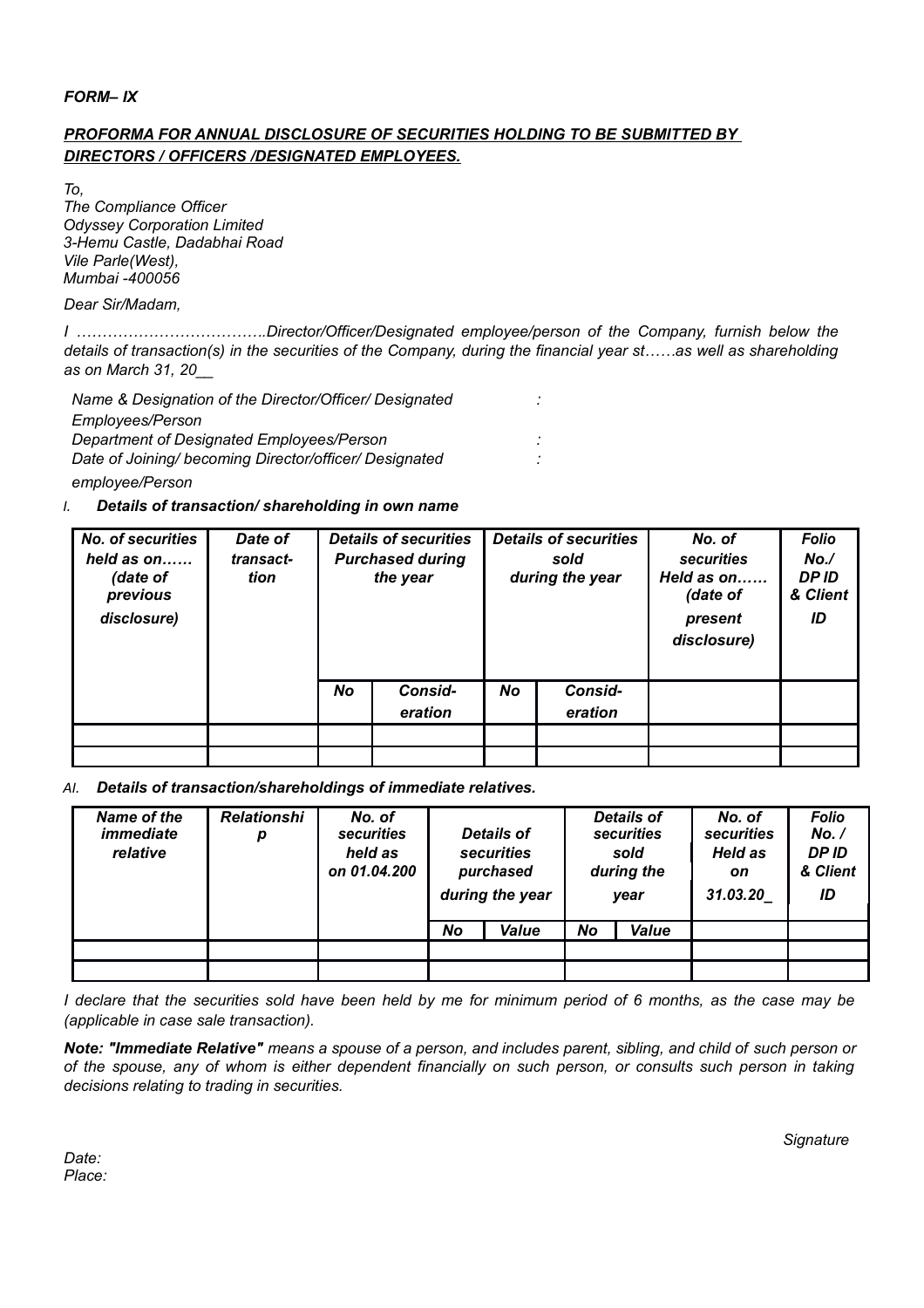# *FORM- X*

# *REGISTER OF DISCLOSURE OF SHAREHOLDING BY DIRECTORS, OFFICERS & DESIGNATED EMPLOYEES/PERSONS*

*Name & Designation of the Director / Officer / Designated : Employees / Persons Department of Designated Employees / Persons : Date of Joining / becoming Director / officer / Designated employee / Person*

| SN |                                                           | <b>INITIAL DISCLOSURE</b>             |                    |                                      |                                                                                                                                                           |  |  |  |
|----|-----------------------------------------------------------|---------------------------------------|--------------------|--------------------------------------|-----------------------------------------------------------------------------------------------------------------------------------------------------------|--|--|--|
|    | <b>DATE OF</b><br><b>RECEIPT OF</b><br><b>INFORMATION</b> | <b>NUMBER OF</b><br><b>SECURITIES</b> | <b>ACQUISITION</b> | <b>CONSIDERATION</b><br><b>VALUE</b> | <b>NAME OF THE</b><br><b>DEPENDENT IF</b><br><b>SECURITIES</b><br><b>HELD IN</b><br><b>THE</b><br><b>NAME</b><br><b>OF</b><br><b>DEPEND</b><br><b>ENT</b> |  |  |  |
| 1  | $\overline{2}$                                            | $\overline{3}$                        | $\boldsymbol{4}$   | 5                                    | 6                                                                                                                                                         |  |  |  |
|    |                                                           |                                       |                    |                                      |                                                                                                                                                           |  |  |  |

|                                                           |                                       |                                      | <b>CHANGE IN HOLDING</b>                        |                                      |                                                                                                                                                              |
|-----------------------------------------------------------|---------------------------------------|--------------------------------------|-------------------------------------------------|--------------------------------------|--------------------------------------------------------------------------------------------------------------------------------------------------------------|
| <b>DATE OF</b><br><b>RECEIPT OF</b><br><b>INFORMATION</b> | <b>NUMBER OF</b><br><b>SECURITIES</b> | <b>DATE OF</b><br><b>TRANSACTION</b> | <b>TRANSACTION</b><br>(PURCHASE<br>OR.<br>SALE) | <b>CONSIDERATION</b><br><b>VALUE</b> | <b>NAME O THE</b><br><b>IMMEDIATE</b><br><b>RELATIVE IF</b><br><b>SECURITI</b><br><b>HELD IN THE</b><br><b>NAM OF</b><br><b>IMMEDIATE</b><br><b>RELATIVE</b> |
|                                                           | 8                                     | 9                                    | 10                                              | 11                                   | 12                                                                                                                                                           |
|                                                           |                                       |                                      |                                                 |                                      |                                                                                                                                                              |

*YEAR END DISCLOSURE*

| <b>DATE OF RECEIPT</b> | <b>NUMBER OF</b> | <b>NAME OF THE</b> | <b>REMARKS</b> |
|------------------------|------------------|--------------------|----------------|
|                        |                  |                    |                |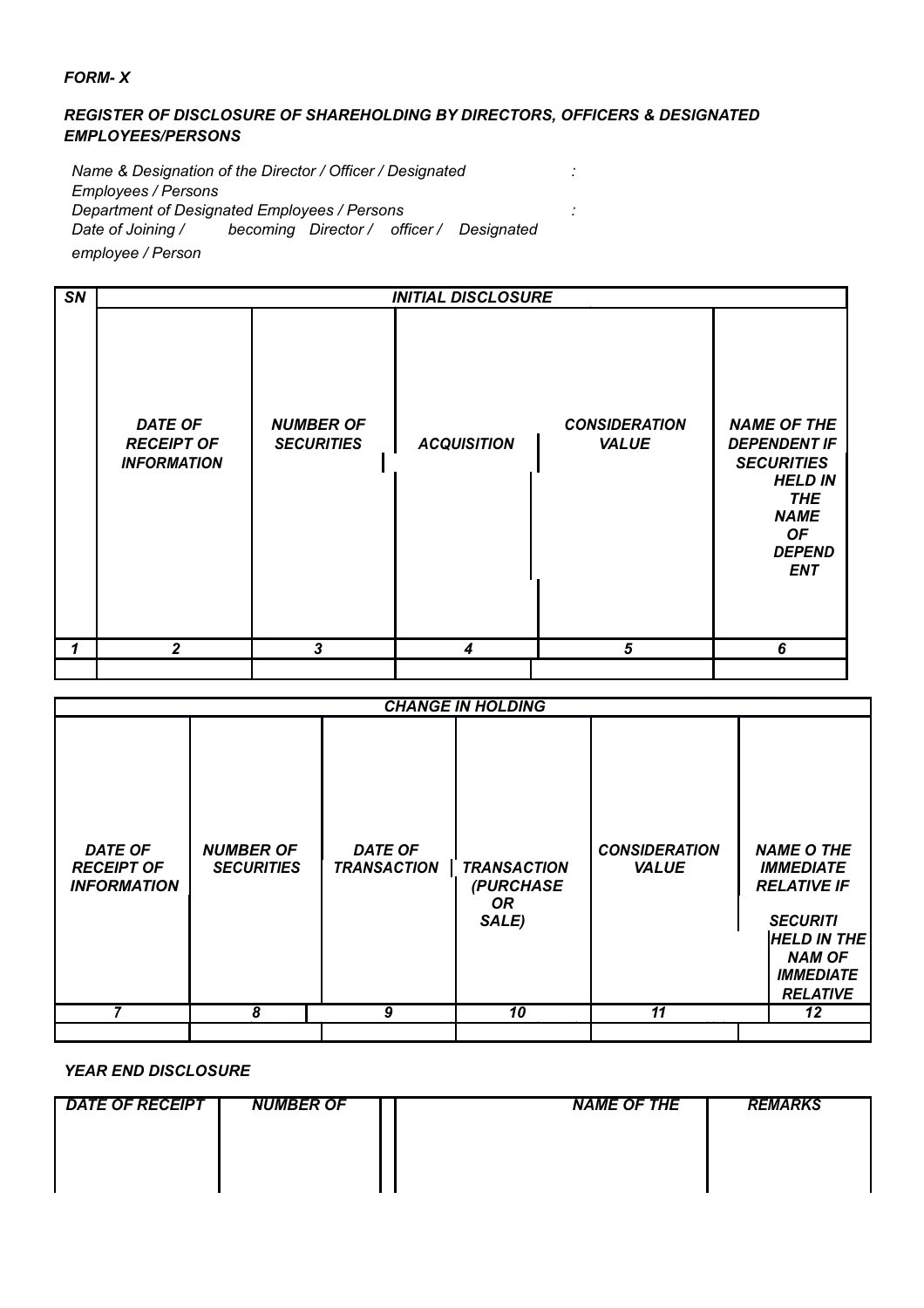| <b>OF INFORMATION</b> | <b>SECURITIES</b> |                 | <b>DEPENDENT IF</b><br><b>SECURITIES HELD</b><br><b>IN THE NAME OF</b><br><b>IMMEDIATE</b><br><b>RELATIVE</b> |    |
|-----------------------|-------------------|-----------------|---------------------------------------------------------------------------------------------------------------|----|
| $\overline{13}$       | 14                | $\overline{15}$ | 16                                                                                                            | 17 |
|                       |                   |                 |                                                                                                               |    |